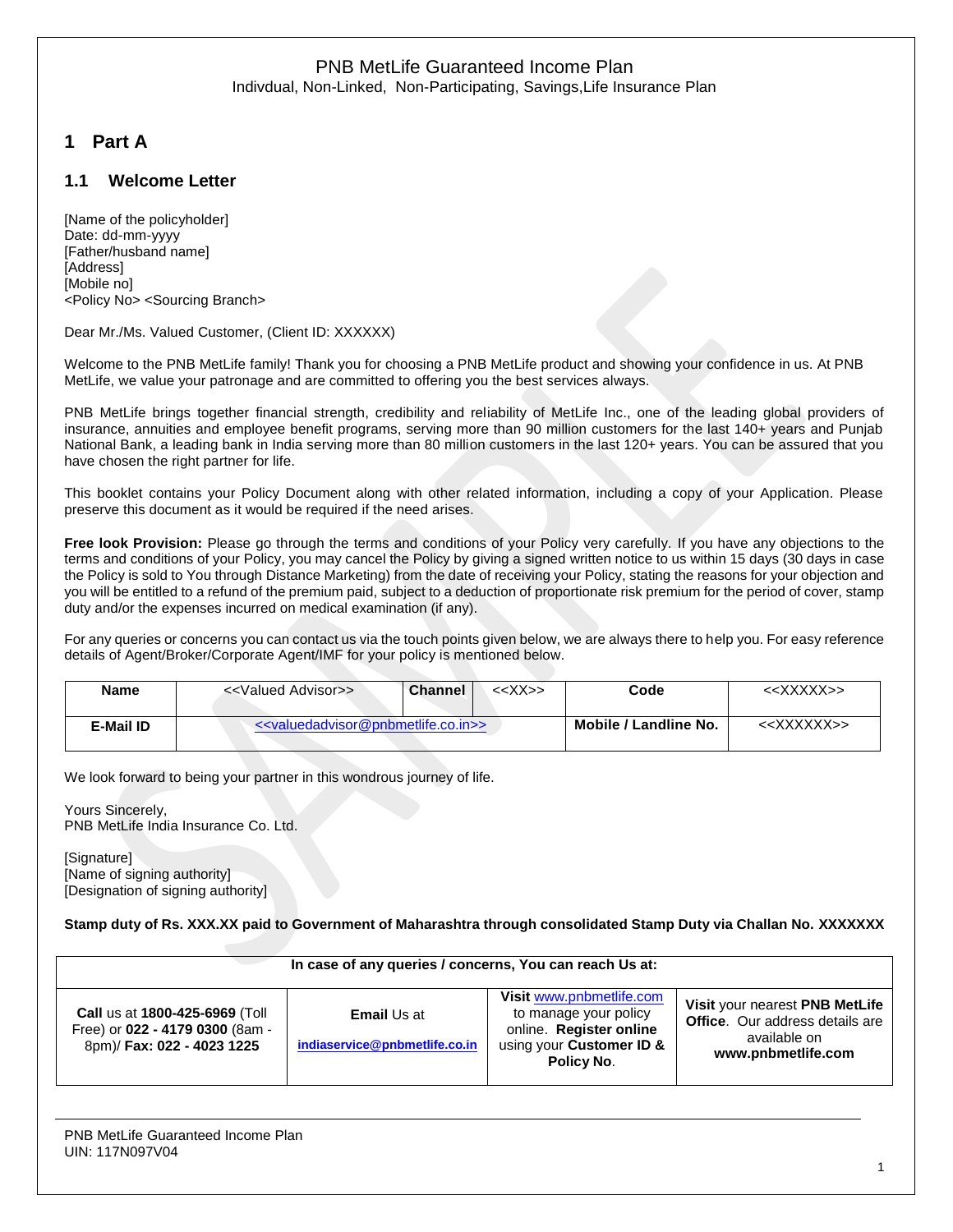Individual, Non-Linked, Non-Participating, Indivdual, Savings, Life Insurance Plan

# **1.2 Policy Preamble**

#### **PNB MetLife Guaranteed Income Plan An Individual, Non- Linked, Non-Participating, Savings, Life Insurance Plan**

This is a contract of insurance between you and PNB MetLife India Insurance Company Limited. This contract of insurance has been enacted on receipt of the premium deposit and is based on the details in the Application received together with the other information, documentation and declarations received from you for effecting a life insurance contract on the life of the person named in the Policy Schedule below.

We agree to pay the benefits under this Policy on the occurrence of the insured event described in Part C of this Policy, subject to the terms and conditions of the Policy.

#### **On examination of the Policy, if you notice any mistake or error, please return the Policy document to us in order that We may rectify it.**

Signed by and on behalf of PNB MetLife India Insurance Company Limited

[Signature] [Name of signing authority] [Designation of signing authority]

### **1.3 Policy Schedule**

| Name of the Plan   | <b>PNB MetLife Guaranteed Income Plan</b>                               |
|--------------------|-------------------------------------------------------------------------|
| Nature of the Plan | Individual, Non-linked, Non-participating, Savings, Life Insurance plan |
| UIN                | 117N097V04                                                              |

| <b>Application</b><br>number | <b>Policy</b><br>number | Date of<br><b>Issue</b> | <b>Issuing</b><br>office |  |
|------------------------------|-------------------------|-------------------------|--------------------------|--|
|                              |                         |                         |                          |  |

#### **1. Details of the Policyholder and Life Assured**

| Name of Policyholder                | Gender            | Date of Birth |  |  |  |  |
|-------------------------------------|-------------------|---------------|--|--|--|--|
| Name of Life Assured                | Gender            | Date of Birth |  |  |  |  |
| Address of Policyholder             |                   |               |  |  |  |  |
| <b>Telephone Number</b>             |                   |               |  |  |  |  |
| Mobile Number                       |                   |               |  |  |  |  |
| Address of Life Assured             |                   |               |  |  |  |  |
| Age admitted of the Life<br>Assured | <yes no=""></yes> |               |  |  |  |  |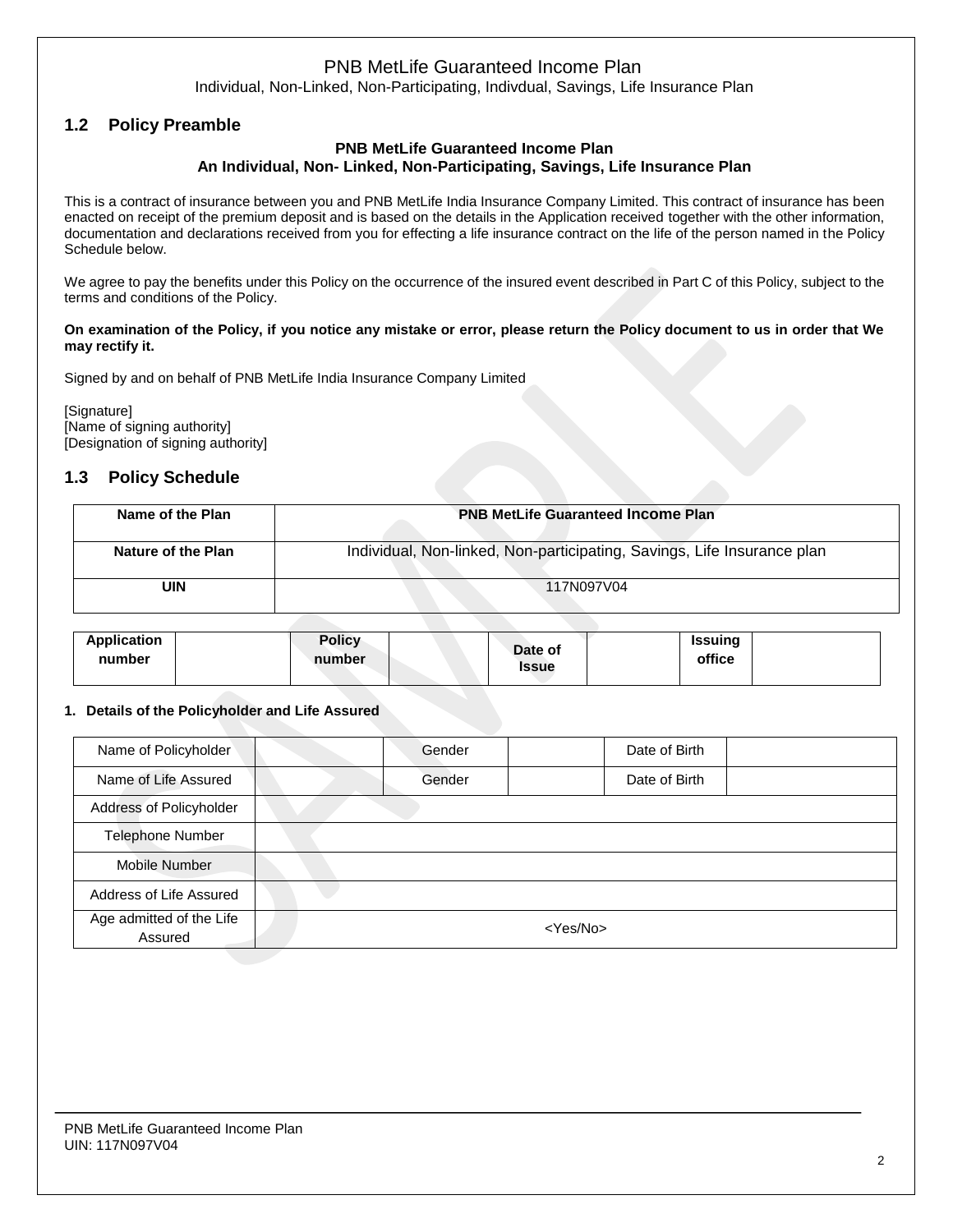Individual, Non-Linked, Non-Participating, Indivdual, Savings, Life Insurance Plan

### **2. Policy Details**

| Base Plan                                       | Basic Sum | Policy  | Premium     | Installment | Goods and    | Total     | Annualised |
|-------------------------------------------------|-----------|---------|-------------|-------------|--------------|-----------|------------|
|                                                 | Assured   | Term    | Paying Term | Premium     | Services Tax | Premiums  | Premium    |
|                                                 | (Rs.)     | (years) | (years)     | (Rs.)       | $(Rs)^*$     | Paid (Rs) | (Rs)       |
| <b>PNB MetLife</b><br>Guaranteed Income<br>Plan |           |         |             |             |              |           |            |

**\*** Includes Goods and Services tax (GST) at prevailing rates. You will be responsible to pay any new or additional tax/levy or any changed amount of GST being made applicable/ imposed on the premium(s) by competent authority.

#### **3. Rider Details**

| <b>Rider Name</b>                  | Sum<br>Assured<br>(Rs.) | Policy Term<br>(vears) | Premium<br>Paying<br>Term<br>(vears) | Installment<br>Premium<br>(Rs.) | Goods<br>and<br><b>Services</b><br>tax $(Rs)^*$ | Total<br>Premiums<br>Paid (Rs) | Annualised<br>Premium<br>(Rs) |
|------------------------------------|-------------------------|------------------------|--------------------------------------|---------------------------------|-------------------------------------------------|--------------------------------|-------------------------------|
| < <rider 1="" name="">&gt;</rider> |                         |                        |                                      |                                 |                                                 |                                |                               |
| < <rider 2="" name="">&gt;</rider> |                         |                        |                                      |                                 |                                                 |                                |                               |

#### **4. Contract Details**

| Date of Inception of Policy  | $<<$ DD MM YY $>>$ | <b>Premium Due Date</b>                                 | $<<$ DD MM YY $>>$      |
|------------------------------|--------------------|---------------------------------------------------------|-------------------------|
| Date of Commencement of Risk | $<<$ DD MM YY $>>$ | <b>Premium Payment Type</b>                             | <<>>Pav                 |
| Policy anniversary date      | $<<$ DD MM YY $>>$ | Last Premium Due Date                                   | $<<$ DD MM YY $>>$      |
| <b>Maturity Date</b>         | $<<$ DD MM YY $>>$ | Total Installment Premium (incl. of                     |                         |
| <b>Policy Currency</b>       |                    | rider(s) premium, any extra<br>premium, taxes & cesses) | $Rs. < \Leftrightarrow$ |

#### **5. Details of Agent/Intermediary**

| Name                           |  |
|--------------------------------|--|
| License/Registration number    |  |
| Phone number                   |  |
| Address                        |  |
| Email address                  |  |
|                                |  |
| Special provisions/options (if |  |

# **6. Nominee details**

**any)**

| Name(s) of the Nominee                | <b>Relationship with</b><br><b>Life Assured</b> | Share(s) %                      |
|---------------------------------------|-------------------------------------------------|---------------------------------|
| < <name nominee="" off="">&gt;</name> | < <relation>&gt;</relation>                     | < <percentage>&gt;</percentage> |
| $\mathbf{2}$                          |                                                 |                                 |
| 3)                                    |                                                 |                                 |
| $\left( 4\right)$                     |                                                 |                                 |

#### **7. Appointee details (Only in case Nominee is less than 18 years of Age)**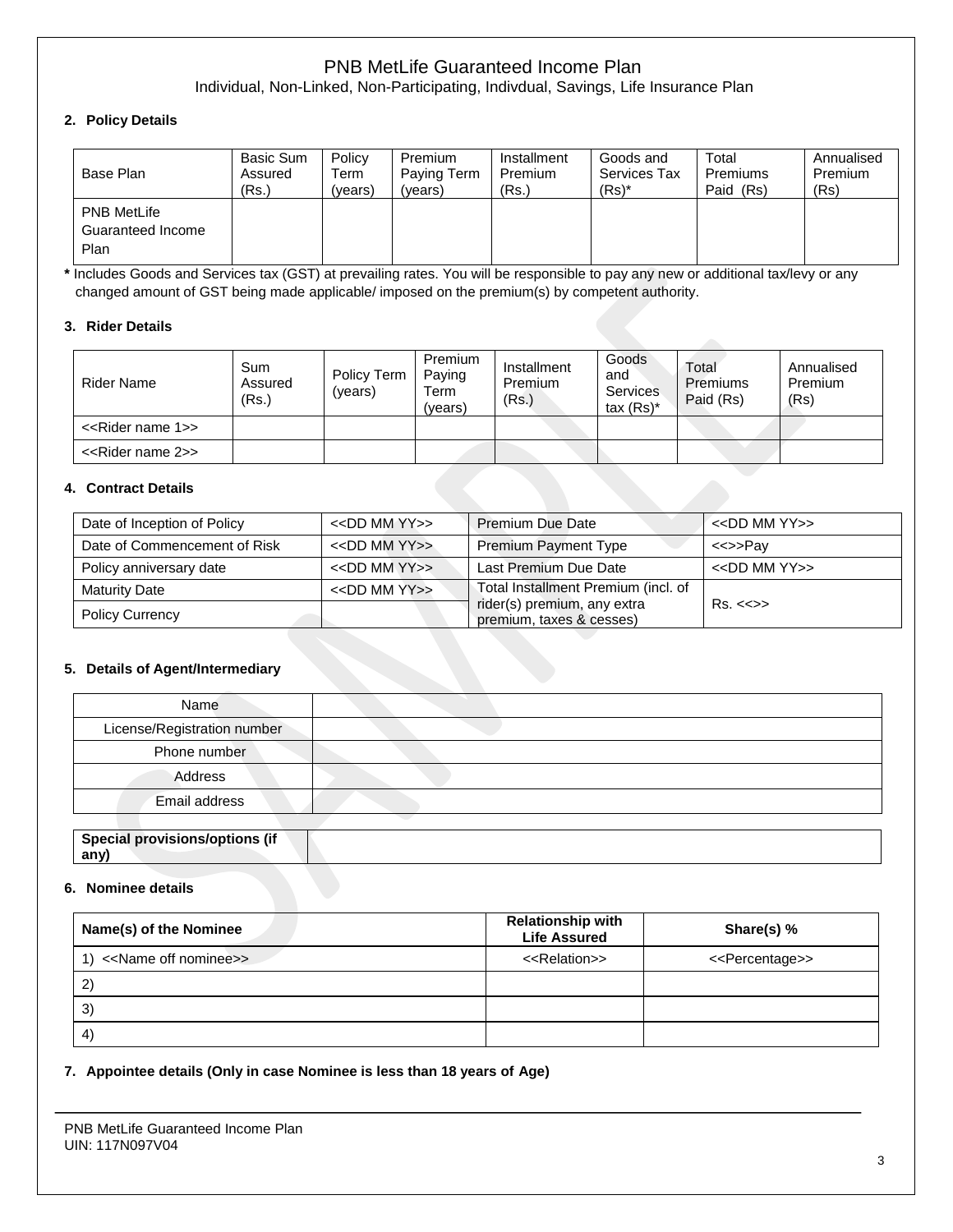Individual, Non-Linked, Non-Participating, Indivdual, Savings, Life Insurance Plan

| Appointee name                          | <b>Relationship with</b><br><b>Nominee</b> | Age               |  |
|-----------------------------------------|--------------------------------------------|-------------------|--|
| < <name appointee="" off="">&gt;</name> | < <relation>&gt;</relation>                | < <age>&gt;</age> |  |

Your soft copy of policy document is available in the customer portal. You can access through www.pnbmetlife.com > Customer login > Provide user ID and password (for existing customer), else click New User (for new customer)

#### **Key Feature Document**

#### **Key Benefits**

|                                            | Periodic lump sum benefit as a predefined percentage of Basic Sum Assured (BSA) will be paid on specified                                                                                                            |                              |          |                                                   |          |                                                                                                               |     |  |  |
|--------------------------------------------|----------------------------------------------------------------------------------------------------------------------------------------------------------------------------------------------------------------------|------------------------------|----------|---------------------------------------------------|----------|---------------------------------------------------------------------------------------------------------------|-----|--|--|
|                                            | policy anniversaries.                                                                                                                                                                                                |                              |          |                                                   |          |                                                                                                               |     |  |  |
|                                            | Premium<br>Payment                                                                                                                                                                                                   | <b>Policy</b><br><b>Term</b> |          | <b>Guaranteed Income</b><br>Benefit (as % of BSA) |          | <b>Pay-out Period</b>                                                                                         |     |  |  |
|                                            | <b>Type</b><br>5 Pay                                                                                                                                                                                                 | 10 years                     |          | 11%                                               |          | 6th policy anniversary to maturity i.e. total of 5<br>payments                                                |     |  |  |
| <b>Guaranteed</b><br><b>Income Benefit</b> | 5 Pay                                                                                                                                                                                                                | 15 years                     | 11%      |                                                   | payments | 6th policy anniversary to maturity i.e. total of 10                                                           |     |  |  |
|                                            | 7 Pay                                                                                                                                                                                                                | 15 years                     |          | 11%                                               | payments | 8th policy anniversary to maturity i.e. total of 8                                                            |     |  |  |
|                                            | 10 Pay                                                                                                                                                                                                               | 20 years                     |          | 13%                                               | payments | 11th policy anniversary to maturity i.e. total of 10                                                          |     |  |  |
|                                            | 12 Pay                                                                                                                                                                                                               | 20 years                     |          | 13%                                               |          | 13th policy anniversary to maturity i.e. total of 8<br>payments                                               |     |  |  |
|                                            | Guaranteed Income Benefit shall cease on death of the life assured.                                                                                                                                                  |                              |          |                                                   |          |                                                                                                               |     |  |  |
|                                            | In addition to Guaranteed Income Benefit, Guaranteed Maturity Benefit is payable on survival of the life assured                                                                                                     |                              |          |                                                   |          |                                                                                                               |     |  |  |
|                                            | till the end of policy term.                                                                                                                                                                                         |                              |          |                                                   |          |                                                                                                               |     |  |  |
| <b>Guaranteed</b>                          | Guaranteed Maturity Benefit is defined as a percentage of Basic Sum Assured and varies by Policy term.                                                                                                               |                              |          |                                                   |          |                                                                                                               |     |  |  |
| <b>Maturity Benefit</b>                    | <b>Policy Term</b>                                                                                                                                                                                                   |                              | 10 years |                                                   | 15 years | 20 years                                                                                                      |     |  |  |
|                                            | <b>Guaranteed Maturity Benefit</b><br>(as % of BSA)                                                                                                                                                                  |                              |          | 30%                                               |          | 35%                                                                                                           | 55% |  |  |
|                                            |                                                                                                                                                                                                                      |                              |          |                                                   |          |                                                                                                               |     |  |  |
|                                            |                                                                                                                                                                                                                      |                              |          |                                                   |          | Premium Multiple for Death Benefit would have to be chosen at inception. Two premium multiples are available, |     |  |  |
|                                            | as below:                                                                                                                                                                                                            |                              |          |                                                   |          |                                                                                                               |     |  |  |
|                                            | Age at entry                                                                                                                                                                                                         |                              |          | <b>Premium Multiple</b>                           |          | <b>Multiple of Annual Premium applied</b>                                                                     |     |  |  |
|                                            | 45 years and above                                                                                                                                                                                                   |                              |          | 7x or 10x                                         |          | $\frac{1}{7}$ or 10                                                                                           |     |  |  |
| <b>Death Benefit</b>                       | Less than 45 years                                                                                                                                                                                                   |                              |          | 10x                                               |          | 10                                                                                                            |     |  |  |
|                                            | In case of unfortunate demise of the life assured during the policy term, provided policy is in force and all due<br>premiums have been paid in full as on the date of death, Sum Assured on Death shall be payable. |                              |          |                                                   |          |                                                                                                               |     |  |  |
|                                            | Where Sum Assured on Death is the highest of;                                                                                                                                                                        |                              |          |                                                   |          |                                                                                                               |     |  |  |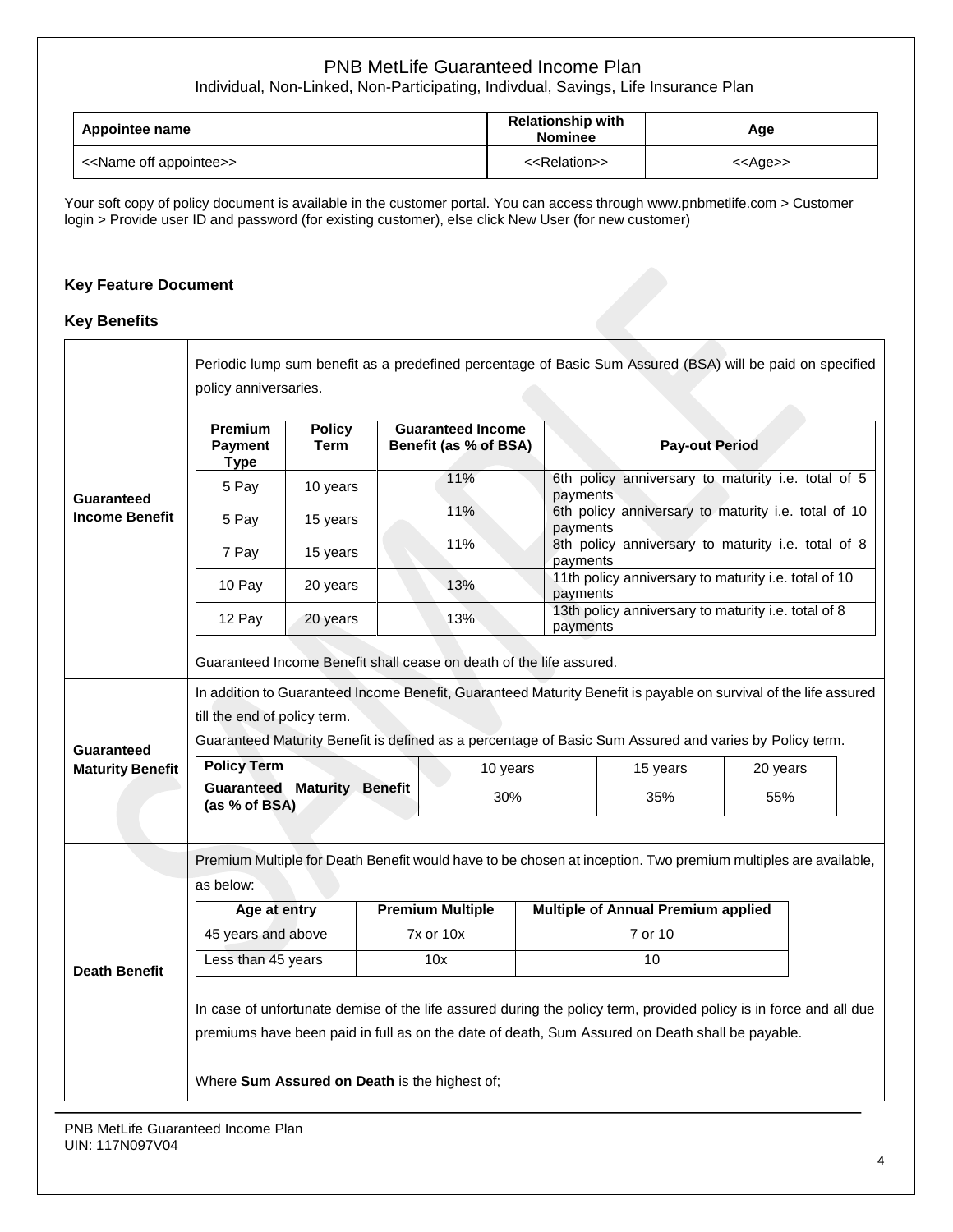| <b>PNB MetLife Guaranteed Income Plan</b><br>Individual, Non-Linked, Non-Participating, Indivdual, Savings, Life Insurance Plan |                                                                                                                                                                     |  |  |
|---------------------------------------------------------------------------------------------------------------------------------|---------------------------------------------------------------------------------------------------------------------------------------------------------------------|--|--|
|                                                                                                                                 | Annualised Premium multiplied by the Multiple of Premium as per the Multiple Option chosen<br>$\circ$<br>105% of Total Premiums Paid up to date of death<br>$\circ$ |  |  |
|                                                                                                                                 | Basic Sum Assured (BSA)<br>$\circ$                                                                                                                                  |  |  |

# **Key Product Conditions**

| Policy Term (in years) | <b>Premium Payment Term (in years)</b> |
|------------------------|----------------------------------------|
| 10   15   20           | 5 7 10 12                              |

### **Key Service Features**

| <b>Nomination</b>                    | Nomination shall be allowed as per the provisions of Section 39 of the Insurance Act, 1938 as<br>amended from time to time.                                                                                                                                                                                                                                                                                                                                                                                                                                                                                                                                                                                           |
|--------------------------------------|-----------------------------------------------------------------------------------------------------------------------------------------------------------------------------------------------------------------------------------------------------------------------------------------------------------------------------------------------------------------------------------------------------------------------------------------------------------------------------------------------------------------------------------------------------------------------------------------------------------------------------------------------------------------------------------------------------------------------|
| <b>Assignment</b>                    | Assignment shall be allowed under this policy as per the provisions of Section 38 of the<br>Insurance Act, 1938 as amended from time to time.                                                                                                                                                                                                                                                                                                                                                                                                                                                                                                                                                                         |
| <b>Policy Loan</b>                   | The maximum amount of policy loan that you can avail will be limited to 90% of the Special<br>Surrender Value of your policy at the end of the relevant Policy Year less any unpaid premiums<br>for that year and loan interest accrued.                                                                                                                                                                                                                                                                                                                                                                                                                                                                              |
| <b>Riders</b>                        | You may opt for any of the following Riders at inception or at any policy anniversary during<br>premium payment term. Each rider shall be subject to the terms and conditions of that rider:<br>PNB MetLife Accidental Death Benefit Rider Plus (UIN: 117B020V03) - This rider<br>a)<br>provides additional protection over and above the Death Benefit under this Policy in the<br>event of the death of the life assured in an Accident.<br>b) PNB MetLife Serious Illness Rider (UIN: 117B021V03) - This rider provides additional<br>protection over and above the Death Benefit under this Policy in the event of the life<br>assured being diagnosed with any of the 10 critical illnesses listed in the rider. |
| <b>Premium Payment</b>               | Premium payment can be made by cash, cheque, credit card, ECS, online payment, demand<br>draft, and direct debit or any other mode as prescribed by the IRDA of India                                                                                                                                                                                                                                                                                                                                                                                                                                                                                                                                                 |
| <b>Customer Service No.</b>          | 1800 425 6969 (Toll-free) or 022-4179 0300(8am-8pm)                                                                                                                                                                                                                                                                                                                                                                                                                                                                                                                                                                                                                                                                   |
| <b>Grievance Redressal Mechanism</b> | Visit us www.pnbmetlife.com<br>Email us: indiaservice@pnbmetlife.co.in<br>Write to us:<br>PNB MetLife India Insurance Co. Ltd,<br>Unit No. 101, First Floor, Techniplex I,<br>Techniplex Complex, Off Veer Savarkar Flyover,<br>S.V. Road, Goregaon (West),<br>Mumbai - 400 062, Maharashtra.<br>022 - 4179 0300 (8am -8pm)/ Fax: 022 - 4023 1225                                                                                                                                                                                                                                                                                                                                                                     |

# **For detailed benefits, please refer to the Policy terms and conditions.**

PNB MetLife Guaranteed Income Plan UIN: 117N097V04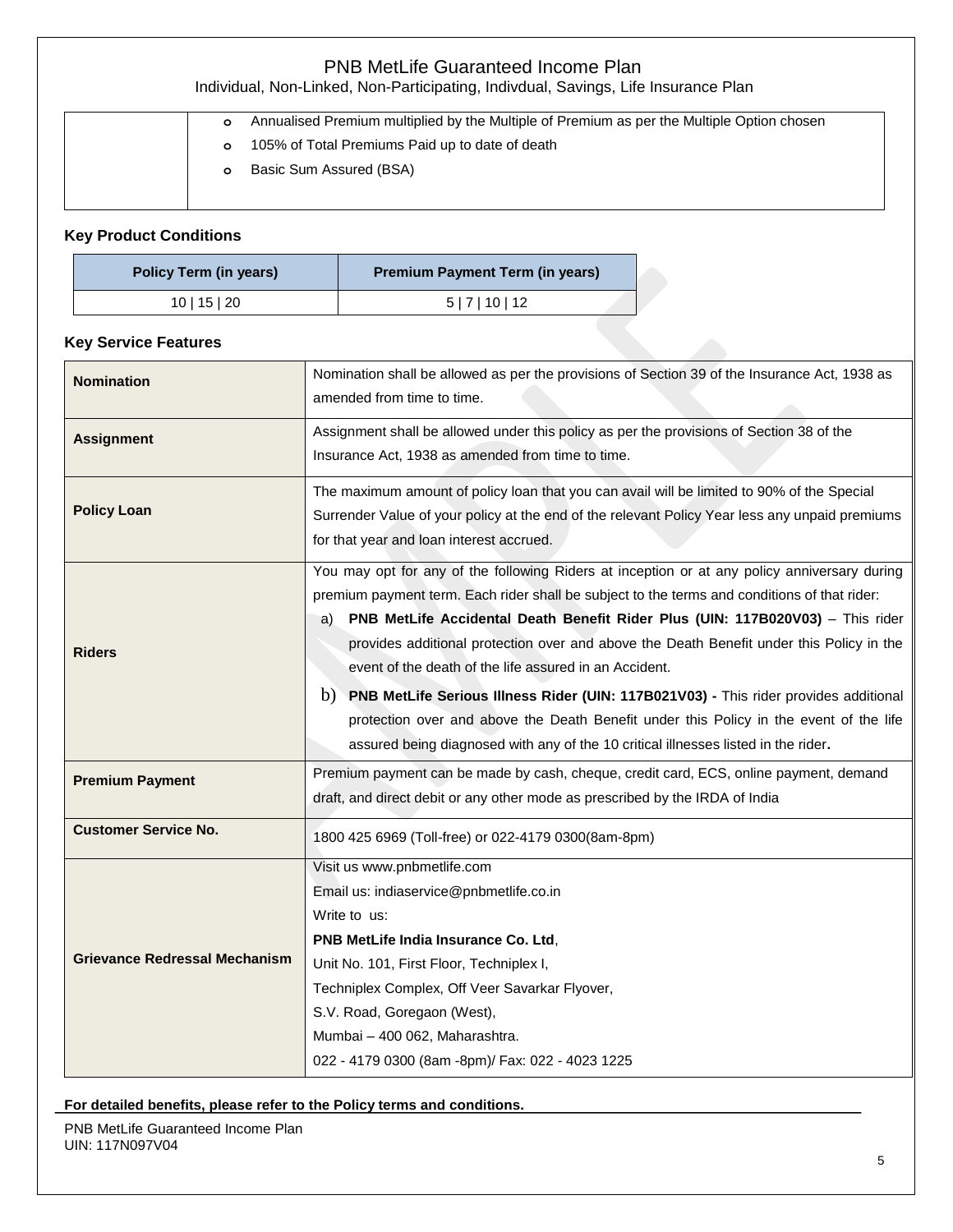Indivdual, Non-Linked, Non-Participating, Savings, Life Insurance Plan

# **2 Part B**

# **2.1 Definitions applicable to your Policy**

The words or terms below that appear in this **Policy** in initial capitals and **bold** type will have the specific meaning given to them below. These defined words or terms will, where appropriate to the context, be read so that the singular includes the plural, and the masculine includes the feminine.

- **1. "Age"** as on the last birthday; i.e. the age of the Life Assured in completed years as on the Date of Commencement of Policy and as shown in the Schedule of the Policy;
- **2. "Annual Premium"** means one full year's Premium (including loadings and excluding taxes)
- **3. "Annualised Premium"** means the due premium contribution as calculated and payable for a Policy Year. Annualised Premium excludes underwriting extra premium, frequency loadings on premium, if any, the premiums paid towards the Riders, if any and applicable Goods and Services tax.
- **4. "Application"** means the proposal form and any other information given to **Us** to decide whether and on what terms to issue this **Policy**
- **5. "Appointee"** means the person named in the Schedule to receive payment under this Policy, if the Nominee is a minor at the time payment becomes due under this Policy
- **6. "Basic Sum Assured (BSA)/Sum Assured"** means the absolute amount specified in the Schedule which is the minimum amount assured to be paid on the death of the Life Assured.
- **7. "Benefit Illustration"** means an Annexure along with the Schedule that illustrates the premiums, guarantees, returns, benefits and values of the proposed policy. This Benefit Illustration complies with IRDA of India Regulations and contains clear disclosure of both guaranteed and non-guaranteed benefits, if any, of the Policy
- **8. "Benefits"** means the Death Benefit, Maturity Benefit, Surrender Benefit or any other benefit, as the case may be, applicable in the terms and conditions of this Policy
- **9. "Base Premium"** means the premiums that are paid towards the Policy and excludes the premiums paid towards the Riders and does not include any taxes, cess and/or levies
- **10. "Claimant"** means either the Life Assured or the Policyholder or the nominee or the assignee or the legal heir of the nominee / policyholder as the case may be
- **11. "Company/Us/We/Our"** means PNB MetLife India Insurance Co. Ltd
- **12. "Date of Commencement of risk"** means the date on which the risk under the Policy and Riders, if opted for, comes into effect and is as specified in the **Schedule.** The commencement of risk cover on the Life Assured shall depend on the age of the Life Assured on commencement of the Policy.
- **13. "Date of Inception of the Policy"** means the date on which this Policy is issued after We have accepted the risk under the Application. The Date of Inception of the Policy is shown in the Schedule
- **14. "Date of commencement of the Policy"** is the same as the Date of Inception of the Policy
- **15. "Grace Period"** means the time granted by Us from the due date for the payment of Installment Premium, without any penalty or late fee, during which time the Policy is considered to be in In-force Status with the risk cover without any interruption, as per the terms & conditions of the Policy. The Grace Period for payment of the Installment Premium is 15 days, where the Policyholder pays the premium on a monthly basis and 30 days in all other cases.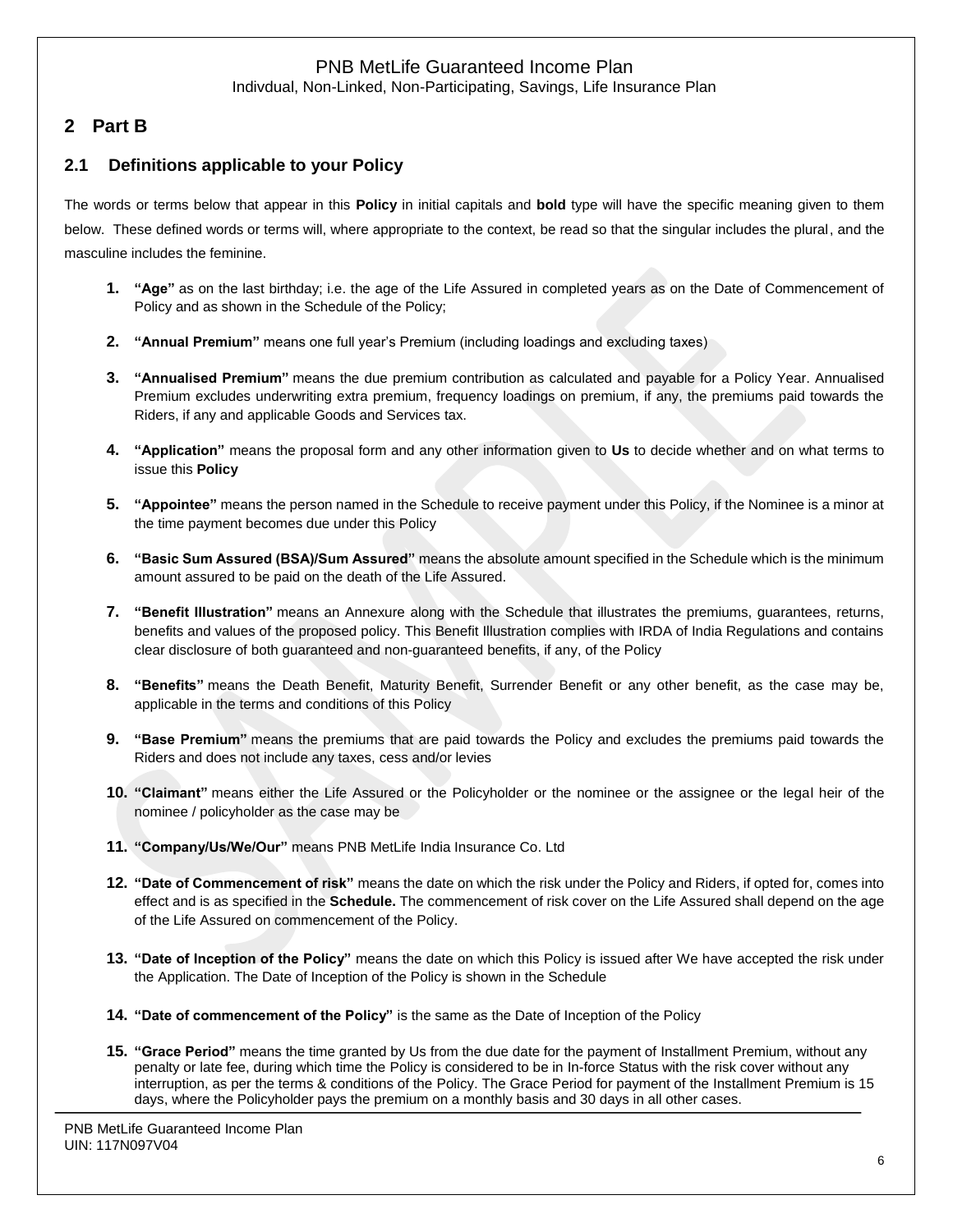Indivdual, Non-Linked, Non-Participating, Savings, Life Insurance Plan

- **16. "In-force Status"** means a condition during the term of the Policy, wherein the Policyholder has paid all the due premiums under the Policy contract
- **17. "Installment Premium"** means the amount stipulated in the Schedule and paid at regular intervals (yearly/half yearly/quarterly or monthly mode as shall be applicable) by the Policyholder as consideration for acceptance of risk and benefits specified as such in the Policy Document
- **18. "IRDA of India"** means the Insurance Regulatory and Development Authority of India
- **19. "Lapse"** means a condition wherein the Policy has not acquired Surrender Value and the due premiums have not been paid for at least the first two consecutive Policy Years in full, as required under the plan, thereby rendering this Policy unenforceable. No benefits will be paid when the Policy is in Lapse status.
- **20. "Life Assured"** means the person, named as such in the Schedule, on whose life, the insurance cover is effected in the terms of this Policy
- **21. "Guaranteed Maturity Benefit"** means the amount of benefit which is payable on maturity i.e. at the end of the Policy Term, as stated in the Schedule at the inception of the Policy
- **22. "Maturity Date / Policy Maturity Date"** means the date specified in the Schedule on which the Maturity Benefit is paid to the Policyholder
- **23. "Nominee"** means the person or persons nominated under Section 39 of the Insurance Act, 1938, as amended from time to time, by the Policyholder, to receive the admissible benefits, in the event of death of the Life Assured
- **24. "Non-Participating"** means the Policy does not participate in the profits of the participating fund of the Company
- **25. "Paid-up Benefit"** means the amount payable upon the occurrence of events, as specified under the Plan, when the Policy is in Paid-up status
- **26. "Paid-up/Paid-up status/Reduced Paid-up"** means a condition during the term of the Policy, wherein the premiums have been paid in full for at least the first two consecutive Policy Years, and the remaining due premiums have not been paid, rendering the Policy to continue at a reduced level of benefits, as specified under the Policy
- **27. "Person to whom the Benefits are payable"** means the Policyholder, including Nominees or proving executors of administration or other legal representatives, as per the applicable Regulations
- **28. "Policy"** means this PNB MetLife Guaranteed Income Plan Policy, along with the Schedule, Key Feature document and annexures, which is the evidence of the contract between PNB MetLife India Insurance Co. Ltd and the Policyholder
- **29. "Policy Anniversary"** means the start date of every subsequent Policy Year
- **30. "Policy Document"** means this document, which is the evidence of the contract between PNB MetLife India Insurance Co. Ltd and the Policyholder
- **31. "Policy Term"** means the entire term of the policy as specified in the Schedule
- **32. "Policy Year"** means a period of 12 consecutive months starting from the date of commencement of the Policy as stated in the Schedule and ending on the day immediately preceding the following anniversary date and each subsequent period of 12 consecutive months thereafter
- **33. "Policyholder/Policy owner/Proposer/You"** means the person specified as such in the Policy Schedule or such other person, who may become the holder of this Policy in respect of the terms and conditions of this contract or by virtue of operation of law. In the event the Proposer is different from the Life Assured, then the Proposer shall be the Policyholder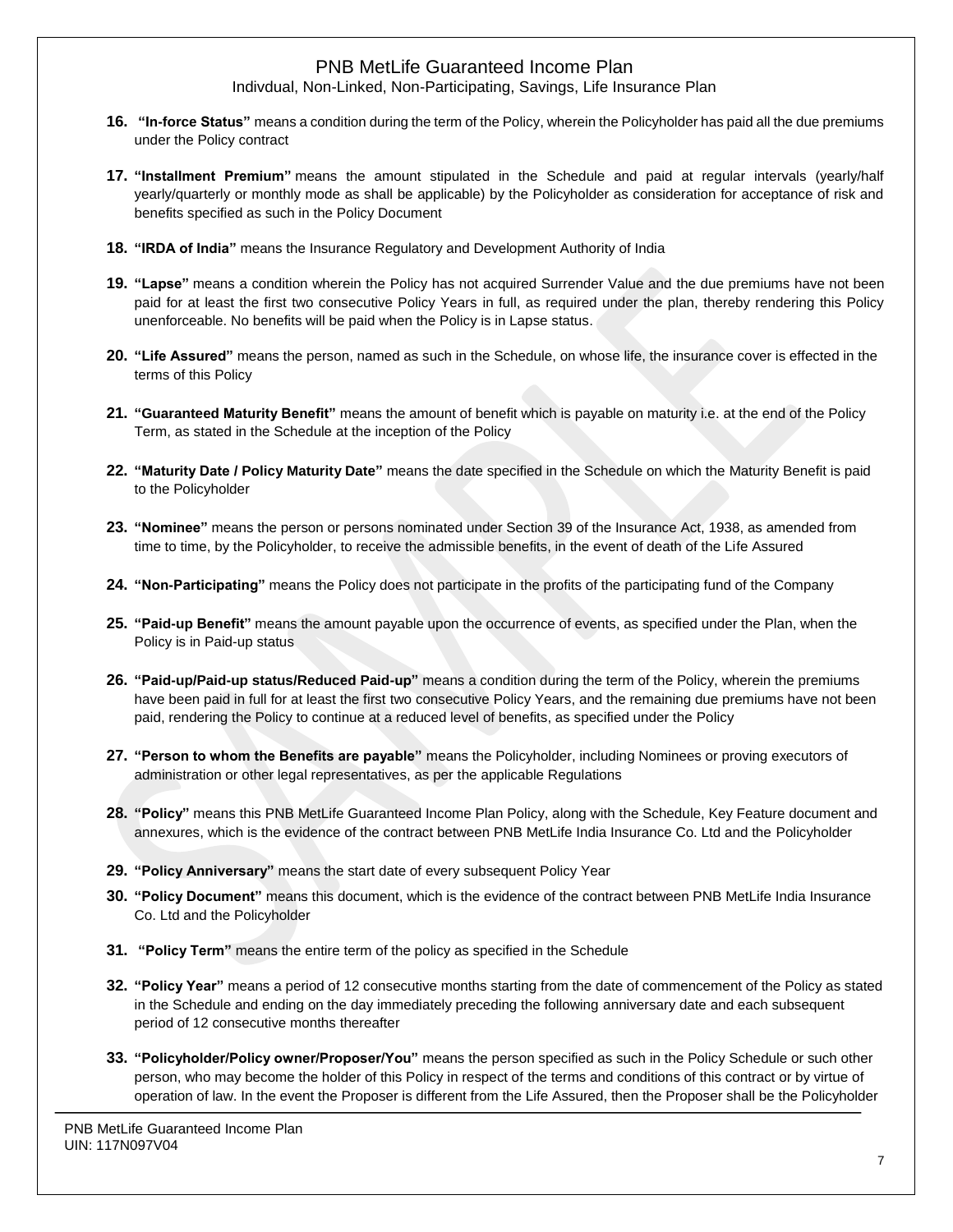Indivdual, Non-Linked, Non-Participating, Savings, Life Insurance Plan

- **34. "Premium"** means the payments to be made by You as per the chosen Premium Payment Term, to keep the Policy in force, in accordance with the frequency of payment chosen by You and is the amount as specified in the Schedule
- **35. "Premium Payment Term"** means the period or the term of the Policy contract during which the Policyholder is required to pay the premiums with respect to the Policy, to Us
- **36. "Premium Multiple / Multiple of Premium"** means number of times of Annualised Premium cover available
- **37. "Premium Payment Type"** means number of years premiums would be payable
- **38. "Prevailing rate of interest"** means the applicable rate of interest as declared by the Company from time to time that shall be charged to the Policyholder on specified transactions related to the policy, as specified under the Plan, subject to approval of the IRDA of India
- **39. "Regulation"** means the laws and regulations as in effect from time to time and applicable to this Policy, including without limitation, the regulations and directions issued by the IRDA of India from time to time
- **40. "Revival"** means restoration of the Policy, which was discontinued due to the non-payment of Installment Premium, with all the benefits mentioned in the Policy Document, with or without Rider benefits if any, upon the receipt of all Installment Premiums due and other charges or late fee if any, as per the terms and conditions of the Policy, upon being satisfied as to the continued insurability of the Life Assured or Policyholder on the basis of the information, documents and reports furnished by the Policyholder, in accordance with Board approved underwriting policy/guidelines.
- **41. "Revival Period"** means the period of five consecutive years from the date of first unpaid Premium, during which period the Policyholder is entitled to revive the Policy which was discontinued due to the non-payment of such Premium.
- **42. "Rider"** means the rider terms and conditions that are attached to and form a part of the Policy. The Schedule will specify if any Riders are available and in force under the Policy
- **43. "Schedule"** means the attached Schedule that provides your Policy Benefits, the terms of the contract and details provided by you, along with all its annexes, issued by us for this Policy. The Schedule also includes any amendments to the attached Schedule which may be issued from time to time
- **44. "Surrender"** means the complete withdrawal/ termination of the contract in its entirety by the Policyholder
- **45. "Surrender Value"** means an amount, as specified under the Plan, that is payable upon complete withdrawal/termination of the entire Policy by the Policyholder
- **46. "Total Premiums Paid"** means the total Premiums received by Us excluding any extra premium, the premiums paid towards the Riders, if any, and applicable tax and cess
- **47. "You/your"** means the Policyholder named in the Schedule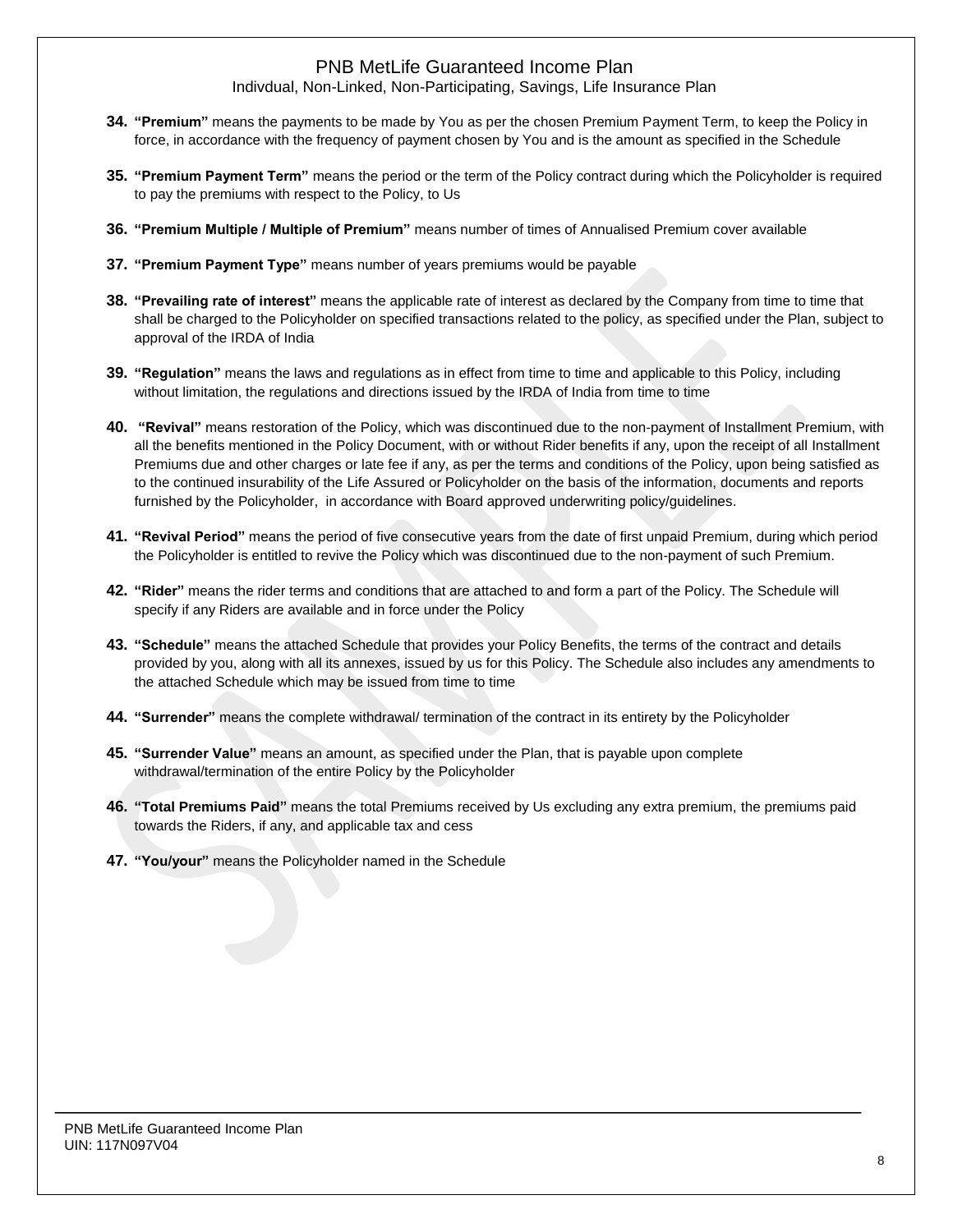Indivdual, Non-Linked, Non-Participating, Savings, Life Insurance Plan

# **3. Part C**

#### **Policy Features, Benefits & Premium Payment Conditions**

#### **3.1 Policy Features**

PNB MetLife Guaranteed Income Plan is an individual, non-linked, non-participating, savings life insurance plan with limited premium payment term that offers assured benefit on death (Death Benefit), survival (Guaranteed Income Benefit) and maturity (Guaranteed Maturity Benefit) as listed below. The benefits will be payable subject to the terms and conditions of this Policy, including the premium payment conditions mentioned in this document.

#### **3.2 Policy Benefits**

#### **3.2.1 Guaranteed Income Benefit**

We will pay the Guaranteed Income Benefit in the form of periodic lump sums as a percentage of Basic Sum Assured (BSA) if the Life Assured is alive and the Policy is in In-force status at the time of Policy Anniversary on which the Guaranteed Income Benefit is due. The Guaranteed Income Benefit will not be payable after death of the Life Assured.

| <b>Premium</b><br><b>Payment</b><br><b>Type</b> | <b>Policy Term</b> | <b>Guaranteed Income</b><br>Benefit amount (as<br>% of BSA) | <b>Pay-out Period</b>                                                                          |
|-------------------------------------------------|--------------------|-------------------------------------------------------------|------------------------------------------------------------------------------------------------|
| 5 Pay                                           | 10 years           | 11%                                                         | From the 6 <sup>th</sup> policy anniversary to the maturity date i.e. total<br>of 5 payments   |
| 5 Pay                                           | 15 years           | 11%                                                         | From the 6 <sup>th</sup> policy anniversary to the maturity date i.e. total<br>of 10 payments  |
| 7 Pay                                           | 15 years           | 11%                                                         | From the 8 <sup>th</sup> policy anniversary to the maturity date i.e. total<br>of 8 payments   |
| 10 Pay                                          | 20 years           | 13%                                                         | From the 11 <sup>th</sup> policy anniversary to the maturity date i.e.<br>total of 10 payments |
| 12 Pay                                          | 20 years           | 13%                                                         | From the 13 <sup>th</sup> policy anniversary to the maturity date i.e.<br>total of 8 payments  |

#### **3.2.2 Guaranteed Maturity Benefit**

In addition to the Guaranteed Income Benefit, Guaranteed Maturity Benefit is payable on survival of the life assured till the end of policy term.

Guaranteed Maturity Benefit is defined as a percentage of Basic Sum Assured and varies by Policy Term (PT).

| <b>Policy Term</b>                                  | 10 vears | 15 vears | 20 years |
|-----------------------------------------------------|----------|----------|----------|
| <b>Guaranteed Maturity Benefit</b><br>(as % of BSA) | 30%      | 35%      | 55%      |

### **3.3 Death Benefit**

There are 2 multiples which can be chosen at the inception of the policy and it cannot be changed during the term of the policy:

| Age at entry       | <b>Multiple</b> | <b>Multiple of Annual Premium</b><br>applied |
|--------------------|-----------------|----------------------------------------------|
| 45 years and above | $7x$ or $10x$   | 7 or 10                                      |
| Less than 45 years | 10x             | 10                                           |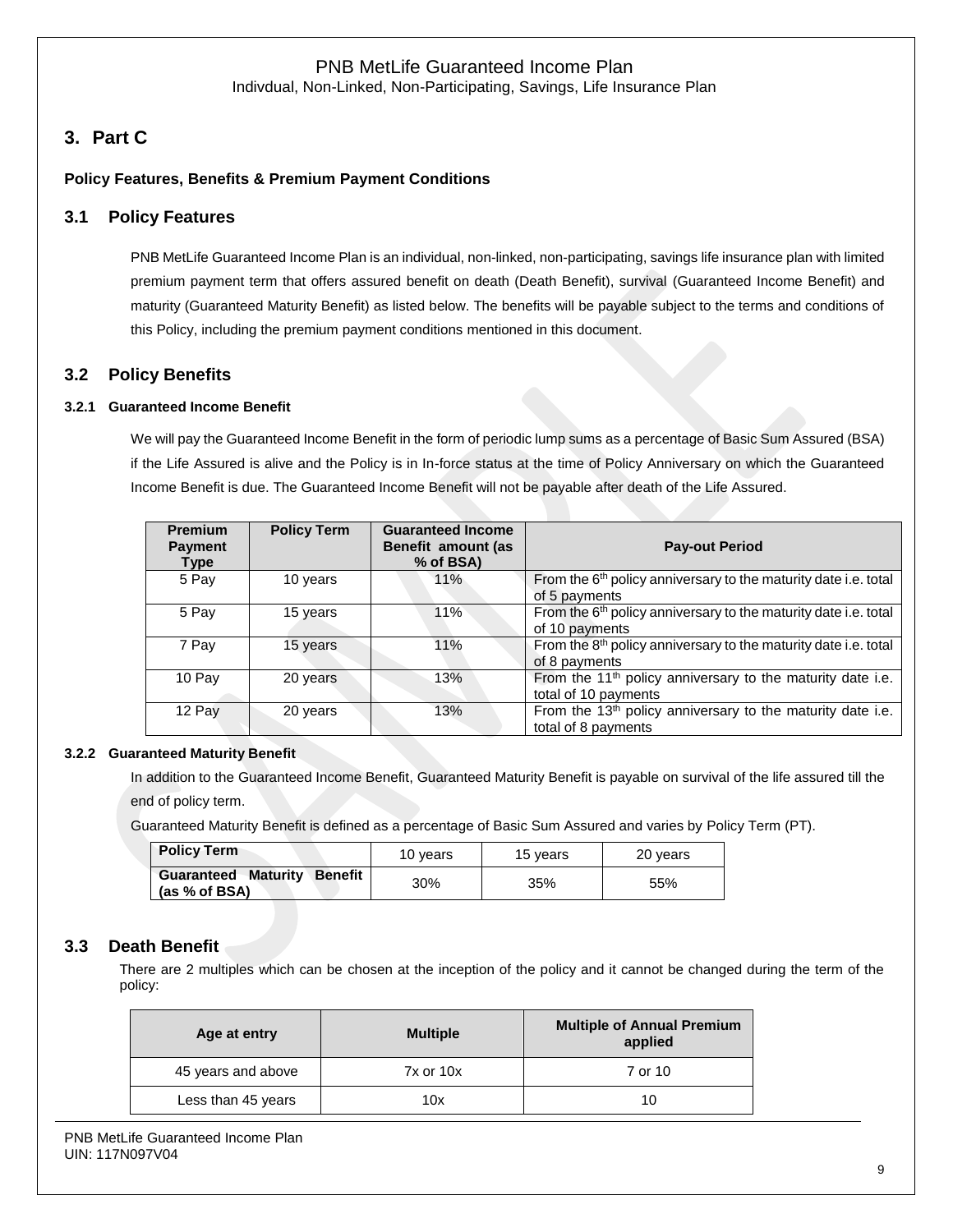Indivdual, Non-Linked, Non-Participating, Savings, Life Insurance Plan

In the event of the Life Assured's death during the Policy Term, provided policy is in force and all due premiums have been paid in full as on the date of death, Sum Assured on Death shall be payable.

Where **Sum Assured on Death** is the highest of;

**o** Annualised Premium multiplied by the Multiple of Premium as per the Multiple Option chosen

**o** 105% of Total Premiums Paid up to the date of death

**o** Basic Sum Assured (BSA)

#### **3.4 Other features and benefits**

#### **3.4.1 Rider Benefits**

You may opt for any of the following riders at inception or at any policy anniversary during the policy term. Each rider shall be subject to the terms and conditions of that rider:

- a. **PNB MetLife Accidental Death Benefit Rider Plus (UIN: 117B020V03)** This Rider provides additional protection over and above the death benefit under this Policy in the event of the death of the life assured in an Accident**.**
- b. **PNB MetLife Serious Illness Rider (UIN: 117B021V03)** This Rider provides additional protection over and above the Death Benefit under this Policy in the event of the life assured being diagnosed with any of the critical illnesses listed in the Rider.
	- I. The rider policy term shall be less than or equal to the Policy Term of the Base Plan if taken at the outset, or shall be less than or equal to the outstanding policy term of the base policy if taken subsequently at any policy subject to the rider policy term options available.
- II. Rider Sum Assured shall be subject to Sum Assured of base policy
- III. Premium for all the riders put together shall be subject to a ceiling of 30% of the premium of the basic product.
- IV. The rider premium payment term cannot be more than the premium payment term of the base policy if taken at the outset, or will be less than or equal to the outstanding Premium Payment Term of the base policy, if taken subsequently.
- V. When the base policy is paid-up, lapsed, surrendered or forfeited, the rider attached to the base policy will also terminate immediately.
- VI. For more details on the rider benefits, features, terms and conditions, please refer to the rider terms and conditions carefully or contact your insurance advisor.

### **3.5 Premium Payment Conditions**

#### **3.5.1 Payment of Premiums**

- (a) The available premium payment modes under the policy are annual, half-yearly, and monthly.
- (b) For monthly mode, first two months premiums will be collected in advance at the time of issuance of the Policy.
- (c) You must pay the Installment Premiums on or before the due date specified in the Schedule
- (d) Premiums are due for the entire Premium Payment Term
- (e) All taxes, cess, surcharge and other levies, whether existing now or introduced in the future, will be levied, as and when applicable, on the Instalment Premiums to be paid by you.
- (f) Collection of advance premium shall be allowed in this Policy provided due premiums are collected in the same financial year. However, where the premium due in one financial year is being collected in advance in earlier financial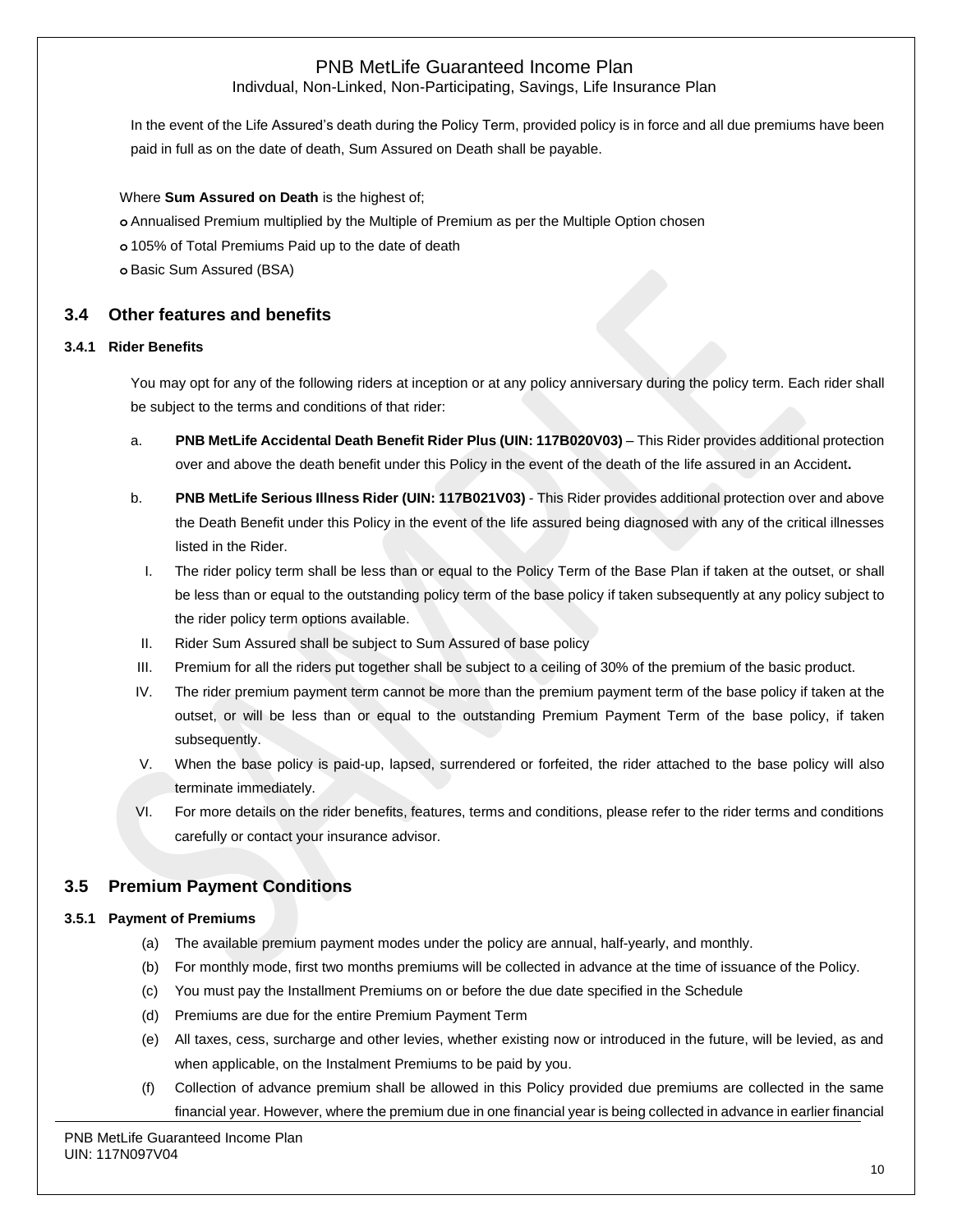Indivdual, Non-Linked, Non-Participating, Savings, Life Insurance Plan

year, we will accept the same for a maximum period of 3 months in advance of the due date of that Instalment Premium.

#### **3.5.2 Alteration of the Premium Payment Mode**

You may change the premium payment mode provided that you give us a written request. The change in premium payment mode will be applied only from the Policy Anniversary following the date of your request.

#### **3.5.3 Grace Period**

There is a Grace Period of 30 days (15 days for monthly mode) from the due date of first unpaid Premium. Upon the Life Assured's death during the Grace Period, the Death Benefit shall be payable in accordance with Clause 3.2.3.

#### **3.5.4 Modal Factors**

You may opt to pay premiums by Yearly, Half Yearly, or Monthly mode subject to the minimum annualized premium under each mode. Factors on premium will be applicable as per the table below:

| <b>Premium Payment Mode</b> | <b>Modal Factors</b> |
|-----------------------------|----------------------|
| Half-Yearly                 | 0.5131               |
| Monthly                     | 0.0886               |

#### **3.5.5 High Sum Assured Discount**

High sum assured discount will be applicable as mentioned below:

| <b>Premium</b><br><b>Payment Type</b> | Basic Sum Assured band (Rs. in Lakhs)     | Premium discount (Rs. Per 1000<br><b>Basic Sum Assured)</b> |
|---------------------------------------|-------------------------------------------|-------------------------------------------------------------|
|                                       | Less than 7                               | Nil                                                         |
|                                       | Equal to or more than 7 and less than 10  |                                                             |
| 5 Pay                                 | Equal to or more than 10 and less than 25 | 2                                                           |
|                                       | Equal to 25 and above                     | 3                                                           |
|                                       | Less than 3.5                             | Nil                                                         |
|                                       | Equal to or more than 3.5 and less than 5 | 2                                                           |
| 7 Pay                                 | Equal to or more than 5 and less than 10  | 5                                                           |
|                                       | Equal to or more than 10 and less than 25 | 6                                                           |
|                                       | Equal to 25 and above                     | $\overline{7}$                                              |
|                                       | Less than 3                               | Nil                                                         |
|                                       | Equal to or more than 3 and less than 5   | 3                                                           |
| 10 & 12 Pay                           | Equal to or more than 5 and less 10       | 6                                                           |
|                                       | Equal to or more than 10 and less than 25 | 8                                                           |
|                                       | Equal to 25 and above                     | 10                                                          |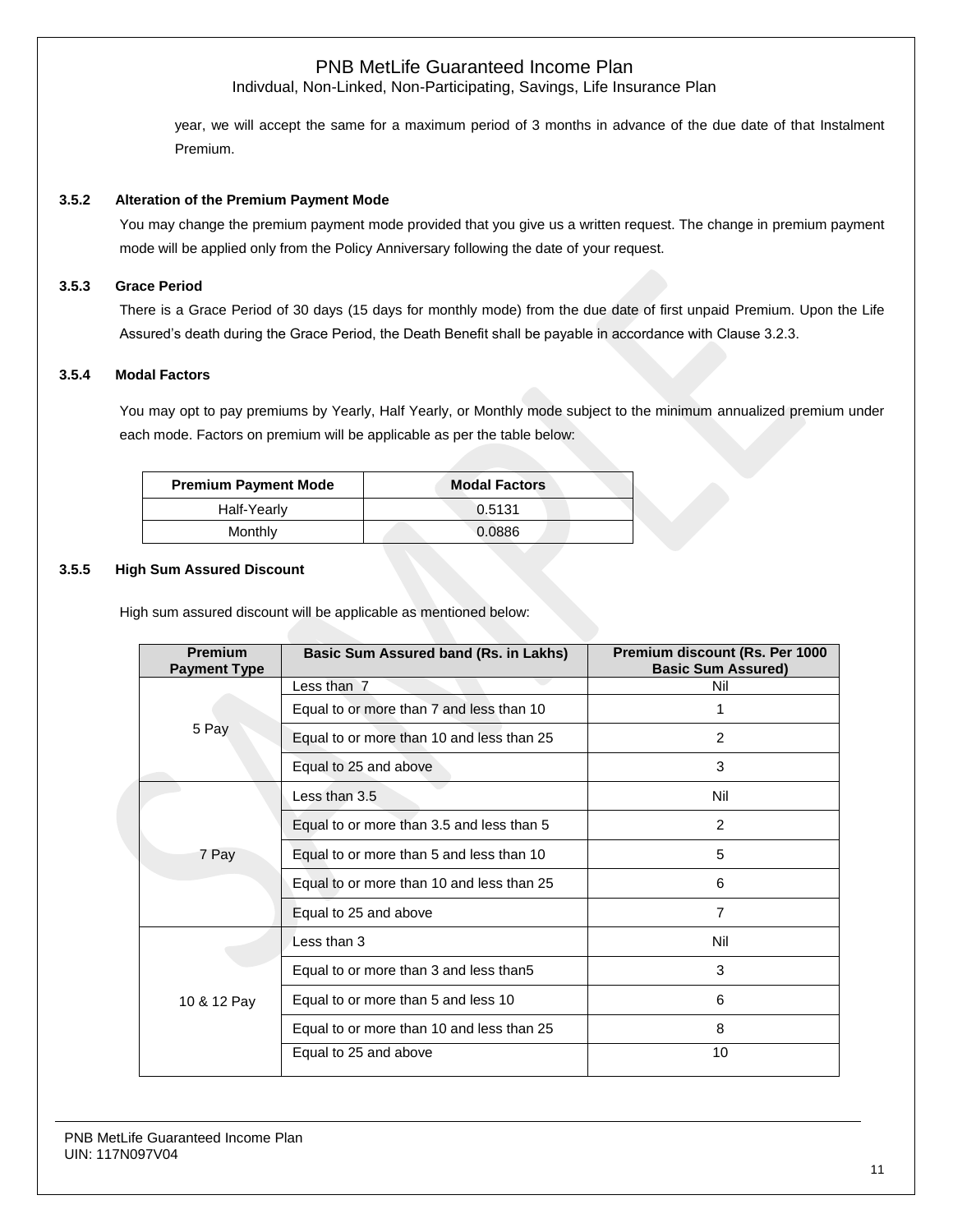Indivdual, Non-Linked, Non-Participating, Savings, Life Insurance Plan

# **4. Part D**

### **Policy Servicing Conditions**

You are requested to refer to the Policy Servicing Conditions described below before making a request for Policy servicing to us.

# **4.1 Free Look Period**

Please go through the terms and conditions of your Policy very carefully. If you have any objections to the terms and conditions of your Policy, you may cancel the Policy by giving a signed written notice to us within 15 days (30 days in case the Policy is sold to You through Distance Marketing) from the date of receiving your Policy, stating the reasons for your objection and you will be entitled to a refund of the premium paid, subject to a deduction of proportionate risk premium for the period of cover, stamp duty and/or the expenses incurred on medical examination (if any).

# **4.2 Policy Loan Provisions**

- **4.2.1** After a Surrender Value has been acquired under the Policy and if the Policy is in In-force Status, then We may in Our sole and absolute discretion permit You to take a loan under the Policy provided that:
	- (a) The proposed loan amount does not exceed 90% of the Special Surrender Value at the end of the current Policy Year less any unpaid Premiums for that Policy Year and loan interest (if any) accrued to the end of that Policy Year;
	- (b) The Policy is assigned to Us absolutely and without any conditions to the extent of the outstanding loan amount. It is understood and agreed that, subject to the provisions of Section 38 and 39 of the Insurance Act 1938, as amended from time to time, this assignment will cancel all nominations and other assignments in force at the time, to the extent of the outstanding loan and interest.
- **4.2.2** If a loan is granted to You, then it is agreed and understood that:
	- (a) You shall re-pay the loan in the manner and in the amounts specified by Us at the time of disbursement of the loan;
	- (b) We shall charge interest on the loan amount granted at such Prevailing rate of interest at the time of disbursement of the loan. The rate of interest on such loan amount shall be prescribed by the Company from time to time. The rate of interest is taken as the 10 Year G-Sec rate plus 250 basis points rounded up to nearest 50 basis points. The Prevailing rate of interest for 2016 is 10.5% p.a. and Company reserves the right to change this interest rate, subject to prior approval from IRDAI.
	- (c) Interest on the loan is due at the end of each Policy Year. If the interest amount is not received in full within 30 days of it becoming due, the interest amount will be added to the loan principal amount. The revised loan principal amount (as on the due date of the interest amount) will bear interest at the same rate as the original loan principal;
	- (d) You may take any additional loan under the Policy in accordance with this provision provided that the proposed loan amount and the existing loan principal cumulatively do not exceed 90% of the Special Surrender Value at the end of the current Policy Year less any unpaid Premiums for that Policy Year and loan interest (if any) accrued to the end of that Policy Year;
	- (e) If the Life Assured dies before all outstanding loan amounts have been received by Us, then We will deduct an amount equal to the outstanding loan amount plus the interest due thereon from the Death Benefit payable under the Policy.
	- (f) If the outstanding loan amounts have not been received by Us by the Maturity Date, We will deduct an amount equal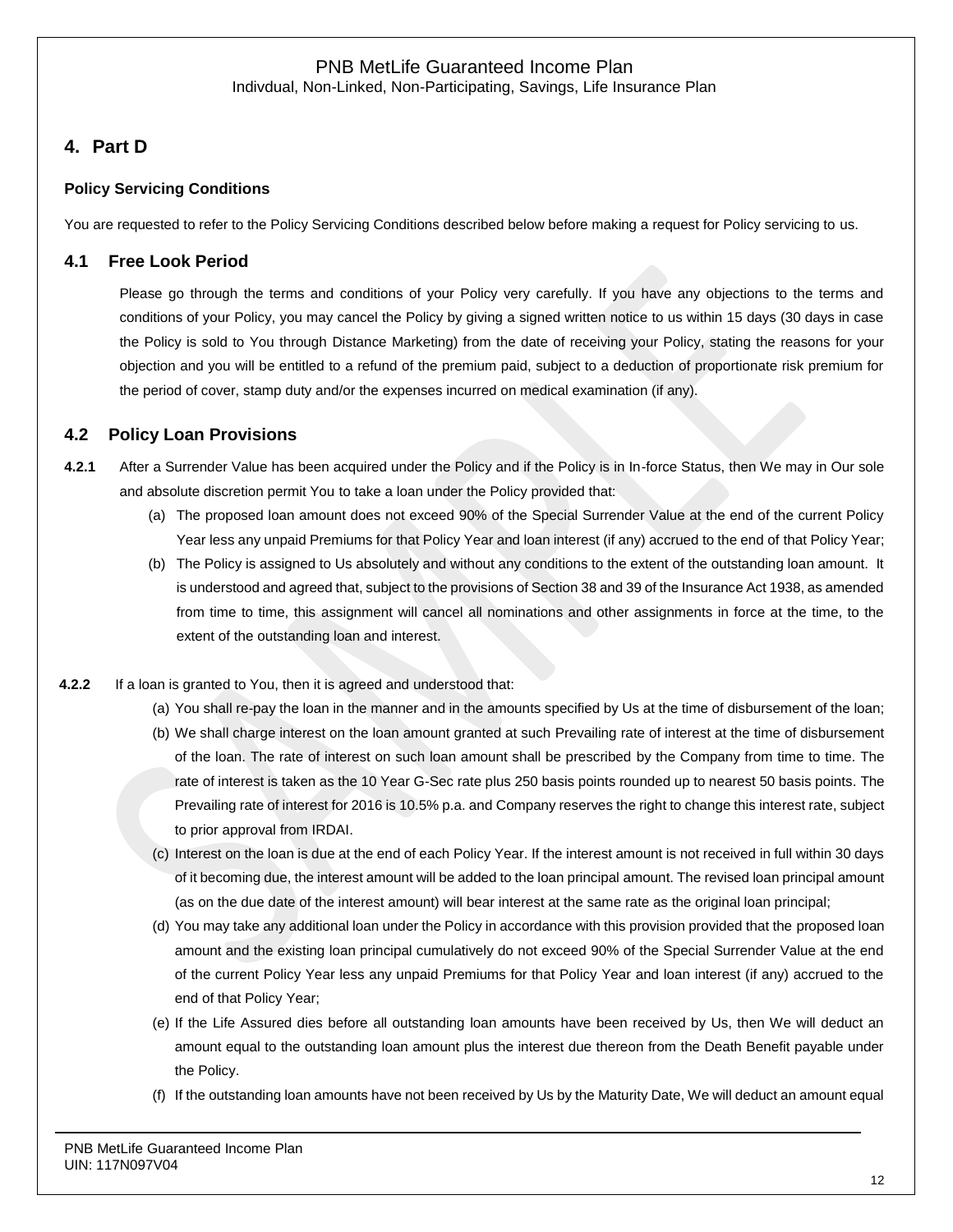Indivdual, Non-Linked, Non-Participating, Savings, Life Insurance Plan

to the outstanding loan amount plus the interest due thereon from the Maturity Benefit payable under the Policy.

(g) Policies which are in In-force Status or Paid-up Status shall not be foreclosed on account of outstanding loan amount exceeding the Surrender Value.

### **4.3 Premium discontinuance**

If you discontinue paying premium, your policy will be Lapsed or Paid-Up

#### **4.3.1 Lapse**

(a) If all due Installment Premiums for at least the first two consecutive Policy Years are not paid in full, the Policy lapses at the end of the Grace Period and the risk cover, and Rider benefits, if any, will cease immediately.

The lapsed Policy can be reinstated within the Revival Period. No benefits will be payable under the Policy if the Policy is not reinstated in accordance with the provisions stated in Part D.

#### **4.3.2 Paid-Up Value**

If all due Installment Premiums for at least the first two consecutive Policy Years have been received and if the Policy has acquired a Surrender Value and no future Premiums are paid, You shall have the option to either surrender the Policy or continue it as a Paid-Up Policy with reduced benefits.

If You chose to continue the Policy as a Paid-Up Policy the reduced benefits are payable as given below:

| <b>Benefits</b>                    | <b>Payout</b>                                |
|------------------------------------|----------------------------------------------|
| Death Benefit                      | Sum Assured on Death X Paid-up factor        |
| Guaranteed Income Benefit          | Guaranteed Income Benefit X Paid-up factor   |
| <b>Guaranteed Maturity Benefit</b> | Guaranteed Maturity Benefit X Paid-up factor |

**Paid-up factor =** Number of Installment Premiums paid / Number of Installment Premiums payable during the Premium Payment Term.

Once the policy becomes paid-up, rider benefits, if any, will cease immediately.

#### **4.4 Surrender**

You may surrender the Policy provided that all due Premium has been received in full and policy has acquired Surrender Value. We will pay a Surrender Value which is equal to the higher of the Guaranteed Surrender Value or Special Surrender Value.

If all Installment Premiums have been paid for at least first two consecutive Policy Years, the Policy shall acquire a Guaranteed Surrender Value.

**Guaranteed Surrender Value (GSV):** = GSV Premium Factor multiplied by (Total Premiums Paid less Guaranteed Income Benefits already paid, if any). The GSV is subject to a minimum of zero. For more details on the GSV Premium Factors You may refer to our website [www.pnbmetlife.com.](http://www.pnbmetlife.com/)

#### **Special Surrender Value(SSV):**

SSV is calculated as Paid-up Sum Assured x SSV Factors less Guaranteed Income Benefits already paid, if any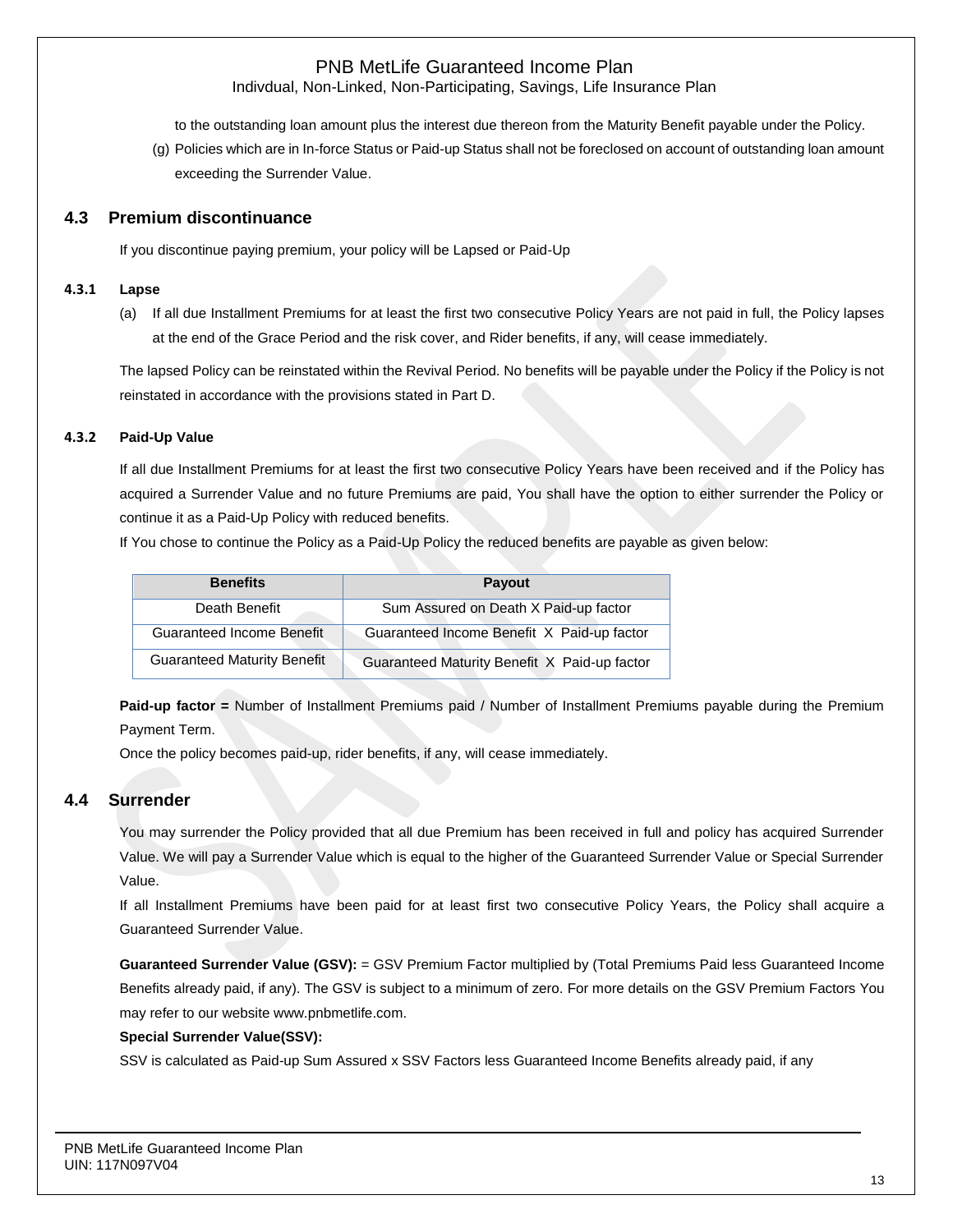Indivdual, Non-Linked, Non-Participating, Savings, Life Insurance Plan

Where Paid-up Sum Assured = (Sum of Guaranteed Income Benefit and Guaranteed Maturity Benefit) \* (Number of Installment Premiums paid/ Number of Installment Premiums payable during the Premium Payment Term) The SSV Factors will be determined by us from time to time and depends on prevailing market conditions and is not guaranteed. SSV Factors changed during the Policy Term will be with the approval of the IRDA of India.

# **4.5 Policy Revival**

A Policy that has Lapsed or that has been converted to a Paid-up Policy in accordance with Section 4.3 may be revived during the Revival Period by giving Us written notice to revive the Policy, provided that:

- a. Satisfactory evidence of insurability of the Life Assured in accordance with Our board approved underwriting policy is provided to Us at Your expense. We may charge extra premium for the continuance of the Policy in accordance with Our board approved underwriting policy;
- b. The due Premium and interest at the rate specified by Us is paid to Us in full. The prevailing rate of interest used for revival is 8% p.a. The rate of interest is calculated as the 10 Year G-Sec rate plus 50 basis points, rounded up to the nearest 100 basis points. We may change the applicable interest rate from time to time with the prior approval of the IRDA of India.

### **4.6 Termination of the Policy**

The Policy will be terminated on the earliest of the following:

- a. Cancellation during Free look period
- b. The date of payment of Surrender Value.
- c. At the expiry of the Revival Period, if the Policy has not been revived and provided the said Policy has not been converted into a Reduced Paid-Up Policy in accordance with 4.3
- d. On payment of the Death Benefit or Maturity Benefit, whichever applicable.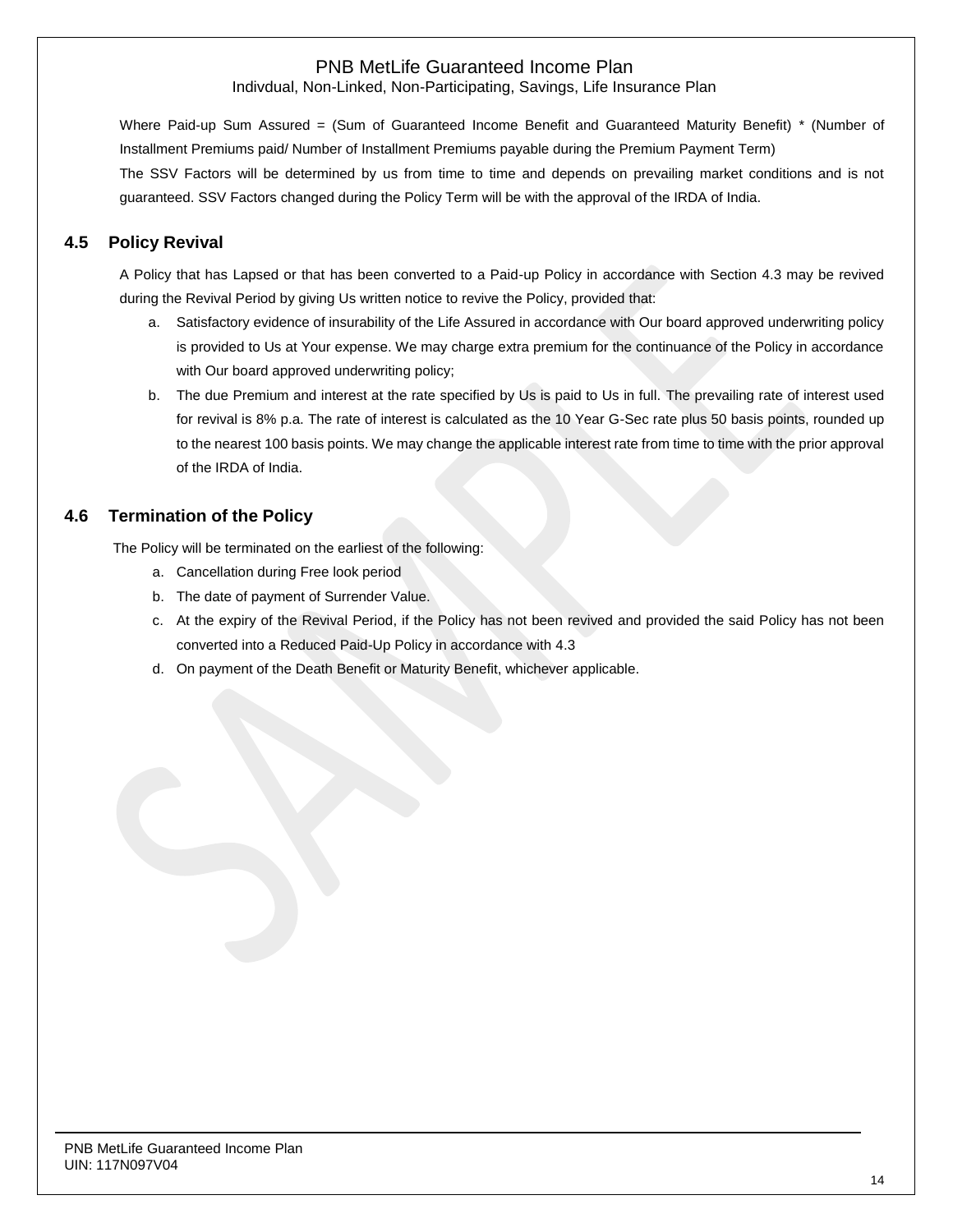### PNB MetLife Guaranteed Income Plan Indivdual, Non-Linked, Non-Participating, Savings, Life Insurance Plan

# **5. Part E**

**Not applicable**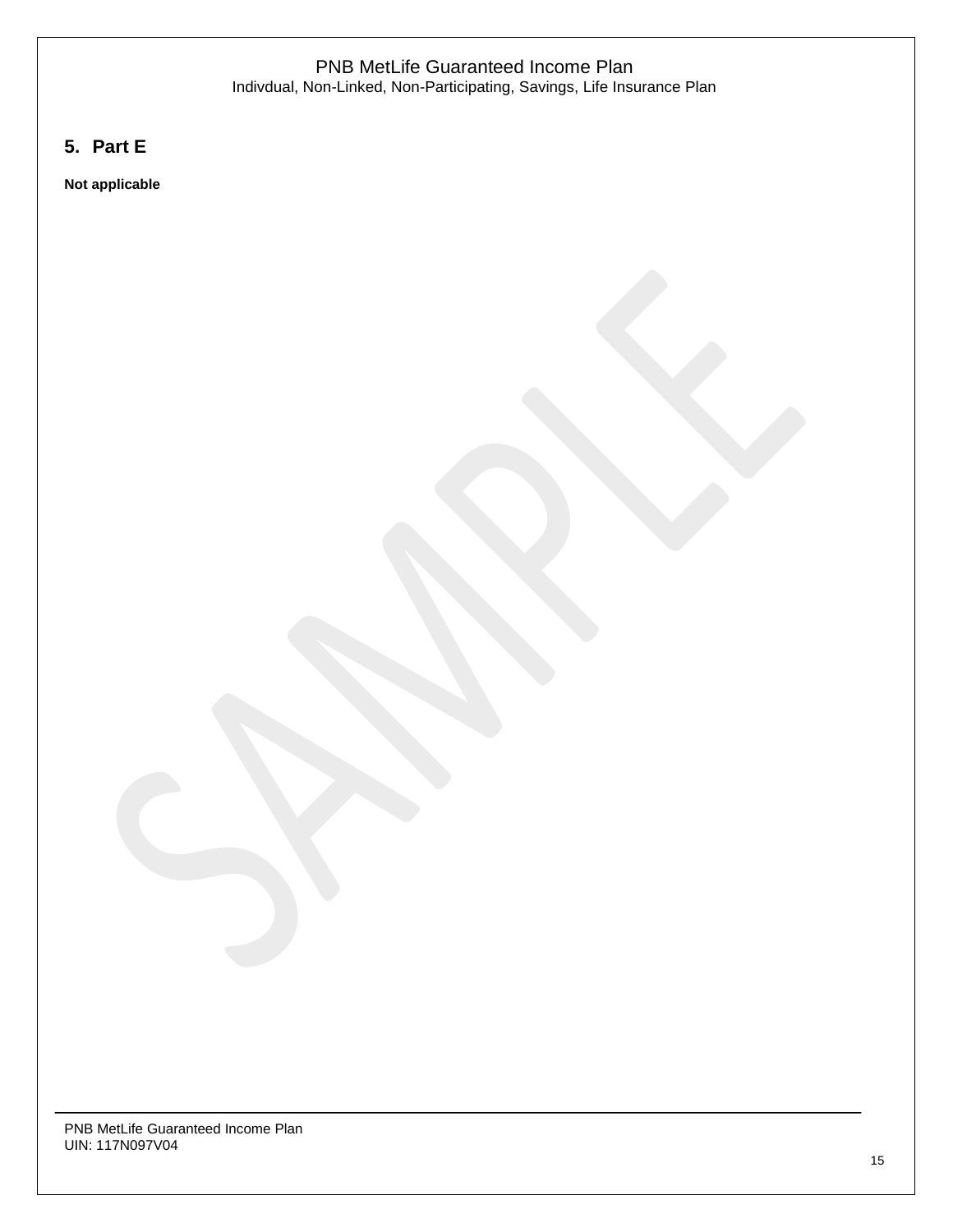Indivdual, Non-Linked, Non-Participating, Savings, Life Insurance Plan

# **6. Part F**

### **General Terms & Conditions**

#### **The following general terms and conditions are applicable to your Policy.**

If you wish to change the nomination or assign the Policy or update your/Nominee's address or other contact details in our records, you should do so only through the forms prescribed by us for these purposes. These forms are available at our offices or may be obtained from your financial advisor or can be downloaded from our website [www.pnbmetlife.com](http://www.pnbmetlife.com/)

### **6.1 Nomination**

Nomination should be in accordance with provisions of Section 39 of the Insurance Act 1938 as amended from time to time. A Leaflet containing the simplified version of the provisions of Section 39 is enclosed as Annexure A to this Policy for your reference. Nomination of this Policy is not applicable if the Policy has been executed under Section 6 of the Married Women's Property Act 1874

### **6.2 Assignment**

Assignment should be in accordance with provisions of Section 38 of the Insurance Act 1938 as amended from time to time. A Leaflet containing the simplified version of the provisions of Section 38 is enclosed as Annexure A to this Policy for your reference. Assignment of this Policy is not applicable if the Policy has been executed under Section 6 of the Married Women's Property Act 1874.

#### **6.3 Claims Procedure**

We will not be obliged to make any payment of the Death Benefit unless and until we have received all of the information and documentation we request, including but not limited to:

- a. The original Policy document;
- b. The claim form prescribed by us, duly completed;
- c. The official death certificate issued by a competent governmental authority
- d. First Information Report, police inquest report and a post-mortem report where the Life Assured's death is due to an unnatural cause;
- e. Proof of title to the Policy where applicable;
- f. Nominee/Appointee/legal heir identification and address proof as per regulatory requirements.
- g. The discharge voucher prescribed by Us, duly completed

#### **6.4 Maturity Benefit Payout Procedure**

We will not be obliged to make any payment of the Maturity Benefit unless and until we have received all of the information and documentation we request, including but not limited to:

- a. The original Policy document;
- b. The duly completed claim form prescribed by us.
- c. The duly completed discharge voucher prescribed by us.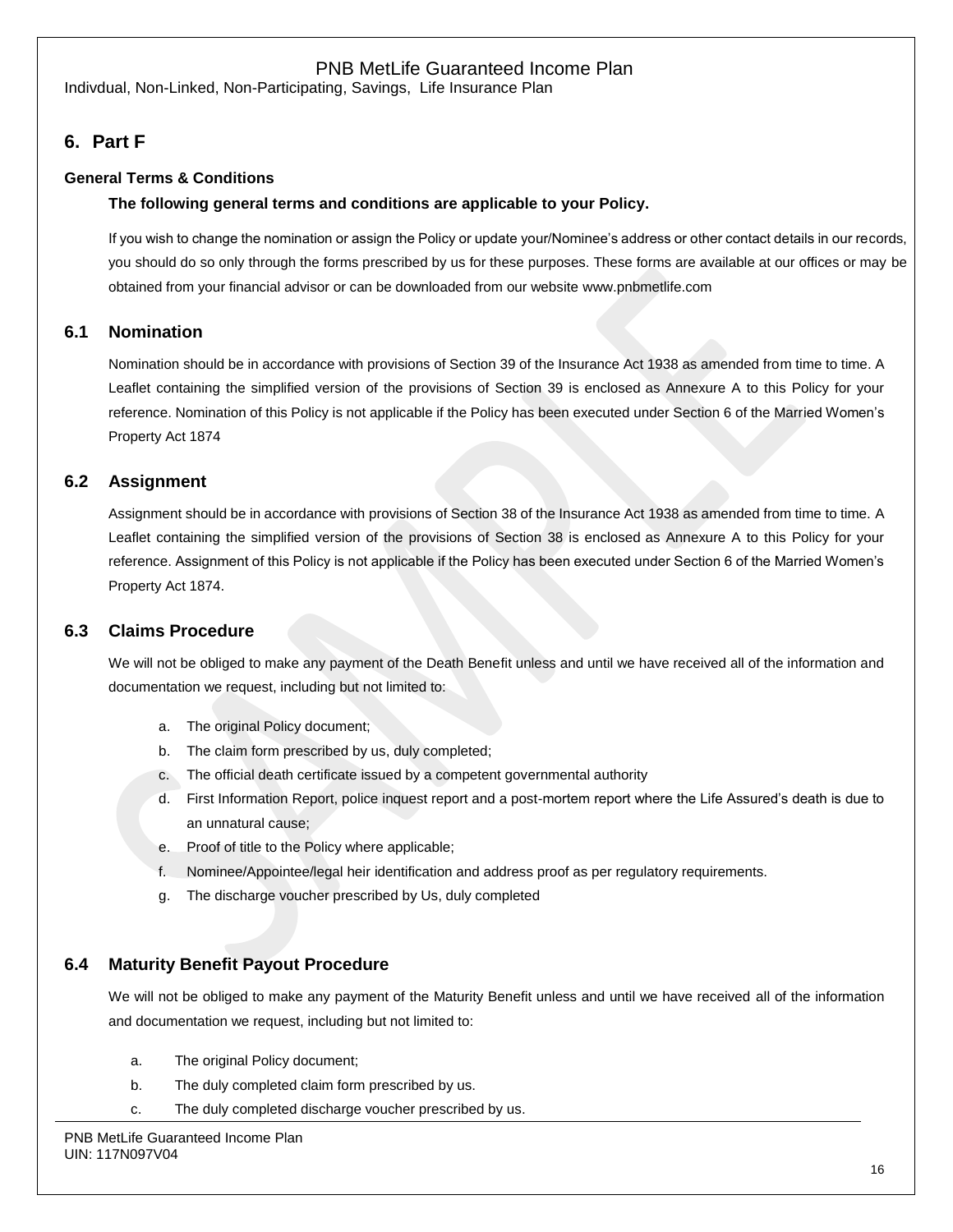Indivdual, Non-Linked, Non-Participating, Savings, Life Insurance Plan

### **6.5 Taxation**

The tax benefits on the Policy shall be as per the prevailing tax laws in India and amendments thereto from time to time. In respect of any payment made or to be made under or in relation to this Policy, we will deduct or charge or recover taxes including service tax and other levies as applicable at such rates as notified by the government or such other body authorized by the government from time to time. Tax laws are subject to change.

### **6.6 Currency & Place of Payment**

All amounts payable either to or by us will be paid in the currency shown in the Schedule.

#### **6.7 Fraud, Misrepresentation and Forfeiture**

Fraud, Misrepresentation and Forfeiture would be dealt with in accordance with provisions of Section 45 of the Insurance Act 1938 as amended from time to time. A Leaflet containing the simplified version of the provisions of Section 45 is enclosed in Annexure A for your reference.

### **6.8 Suicide Exclusion**

If the Life Assured's death is due to suicide within twelve months from the Date of Commencement of Risk or from the Date of Revival of the Policy as applicable, the Nominee of the Policyholder shall be entitled to receive at least 80% of the Total Premium Paid and received by Us till the date of death of the Life Assured or Surrender Value available as on the date of death of the Life Assured, whichever is higher, provided the Policy is in In-force Status. We shall not be liable to pay any interest on this amount.

#### **6.9 Proof of Age**

Subject to Section 45 of the Insurance Act 1938, as amended from time to time if the actual age of the Life Assured differs from the Age stated in the Application then:

- a. If the actual age of Life Assured proves to be higher than what is stated in the Application, the Basic Sum Assured will be adjusted to that which would have been purchased by the amount of premium paid, had the age been correctly stated. The Policy will continue to be in force;
- b. If the actual age proves to be lower than what is stated in the Application, the premium paid in excess will be refunded to you without interest or may be adjusted towards future premium at our sole discretion. The Policy will continue to be in force.
- c. If the Life Assured's actual age is such that it would have made him/her ineligible for the insurance cover stated in the Policy, we reserve the right at our sole discretion to take such action as may be deemed appropriate including cancellation of the Policy upon payment of the Surrender Value.

### **6.10 Vesting on attaining age of majority**

If the Policy has been issued on the life of a minor, the Policy will automatically vest in him/her on his/her attaining majority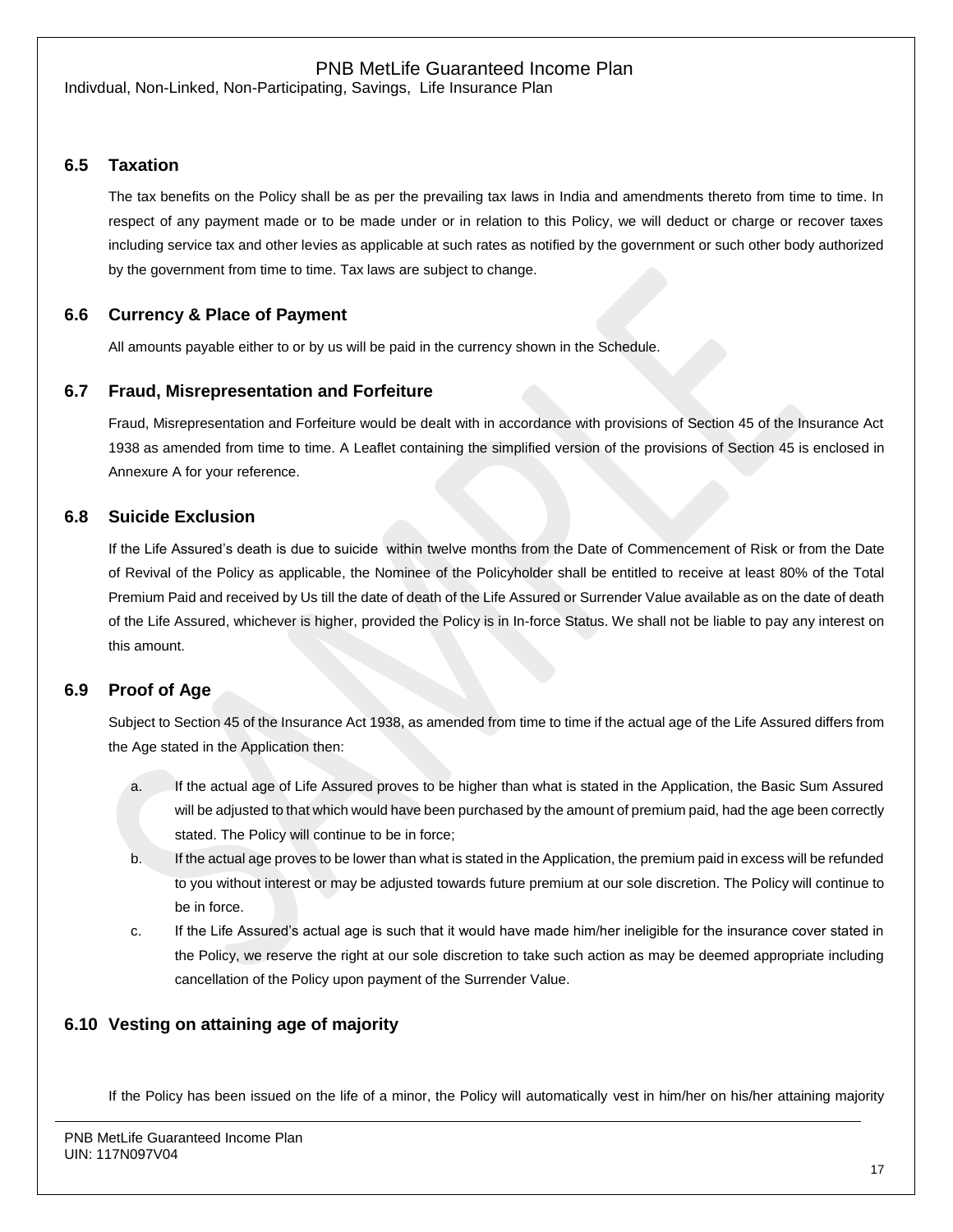Indivdual, Non-Linked, Non-Participating, Savings, Life Insurance Plan

(eighteen years) and thereafter the Life Assured would be the Policyholder and the Company shall enter into all correspondence directly with him. Any assignment or nomination of the Policy contrary to this provision would be null and void against the Us.

### **6.11 Loss of the Policy Document**

If the Policy is lost or destroyed, you may make a written request for a duplicate Policy which we will issue duly endorsed to show that it is in place of the original document. Upon the issue of a duplicate Policy, the original will cease to have any legal force or effect.

### **6.12 Policyholder's Rights**

To exercise Your rights or options, under this Policy, You should follow the procedures stated in this Policy. If You want to change Your Nominee, change an address or exercise any other options under the Policy, you shall do so only using the forms prescribed for each purpose which are available with Your financial advisor, from Our local office or can be downloaded from our website [www.pnbmetlife.com.](http://www.pnbmetlife.com/) 

#### **6.13 Travel, Residence & Occupation**

This Policy does not impose any restrictions as to travel and residence. This Policy does not impose any restrictions as to occupation.

### **6.14 Governing Law & Jurisdiction**

The terms and conditions of the Policy shall be governed by and be interpreted in accordance with Indian law and all disputes and differences arising under or in relation to the Policy shall be subject to the sole and exclusive jurisdiction of the jurisdictional courts in India.

#### **6.15 Our Address for Communications**

All notices and communications in respect of this Policy shall be addressed to us at the following address:

#### **PNB MetLife India Insurance Company Limited,**

**Registered office:** Unit No. 701, 702 & 703, 7th Floor, West Wing, Raheja Towers, 26/27 M G Road, Bangalore -560001, Karnataka.

**Call us** Toll-free at 1-800-425-6969,

**Website:** [www.pnbmetlife.com,](http://www.pnbmetlife.com/)

**Email**: indiaservice@pnbmetlife.co.in or

**Write to us:**1st Floor, Techniplex -1, Techniplex Complex, Off Veer Savarkar Flyover, Goregaon (West), Mumbai – 400062. Phone: +91-22-41790000, Fax: +91-22-41790203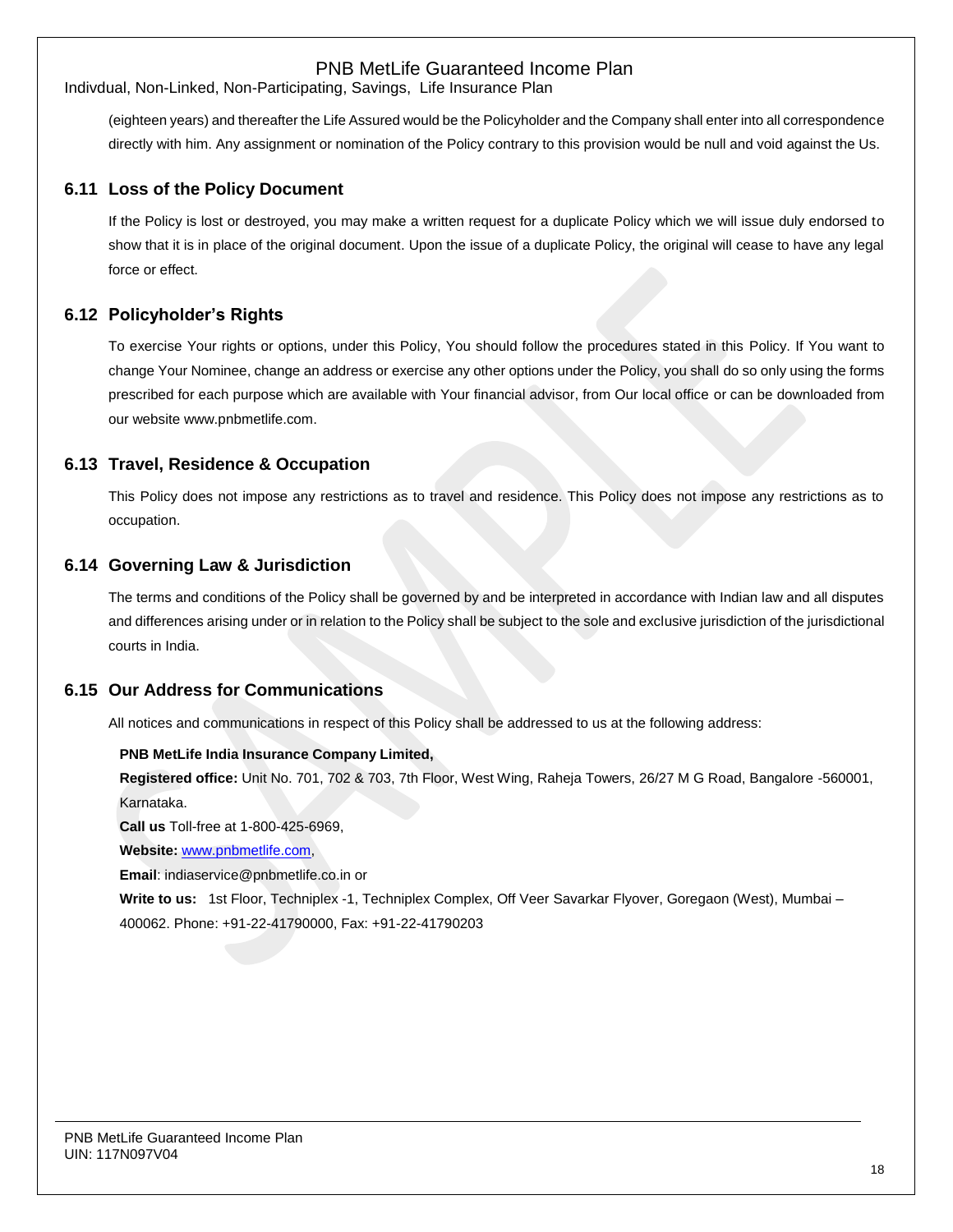Individual, Non-Linked, Non-Participating, Savings, Life Insurance Plan

# **7. Part G**

#### **GRIEVANCE REDRESSAL MECHANISM & OMBUDSMAN DETAILS**

#### **7.1.Grievance Redressal Mechanism**

In case You have any query or complaint or grievance, You may approach Our office at the following address:

#### **Level 1**

For any complaint/grievance, approach any of Our following touch points:

- Call 1800-425-69-69 (Toll free) or 080-26502244
- Email at [india\\_grievancecell@pnbmetlife.co.in](mailto:india_grievancecell@pnbmetlife.co.in)
- **Write to**

**Customer Service Department,** 

**1st Floor, Techniplex -1, Techniplex Complex, Off Veer Savarkar Flyover, Goregaon (West), Mumbai – 400062. Phone: +91-22-41790000, Fax: +91-22-41790203**

- Online through Our website [www.pnbmetlife.com](http://www.pnbmetlife.com/)
- Our nearest PNB MetLife branch across the country

#### **Level 2:**

In case not satisfied with the resolution provided by the above touch points, or have not received any response within 10 days, You may

- Write to Our Grievance Redressal Officer at [gro@pnbmetlife.co.in](mailto:gro@pnbmetlife.co.in) or
- Send a letter to

**PNB MetLife India Insurance Co. Ltd,**

**Platinum Towers, 4th Floor, Sohna Road,** 

**Sector - 47, Gurgaon – 122002**

Please address Your queries or complaints to our customer services department, and Your grievances to our grievance redressal officer on the address referred above, who are authorized to review Your queries or complaints or grievances and address the same. Please note that only an officer duly authorized by Us has the authority to resolve Your queries or complaints or grievances. We shall in no way be responsible, or liable, or bound by, any replies or communications or undertakings, given by or received from, any financial advisor or any employee who was involved in selling You this Policy.

#### **Level 3:**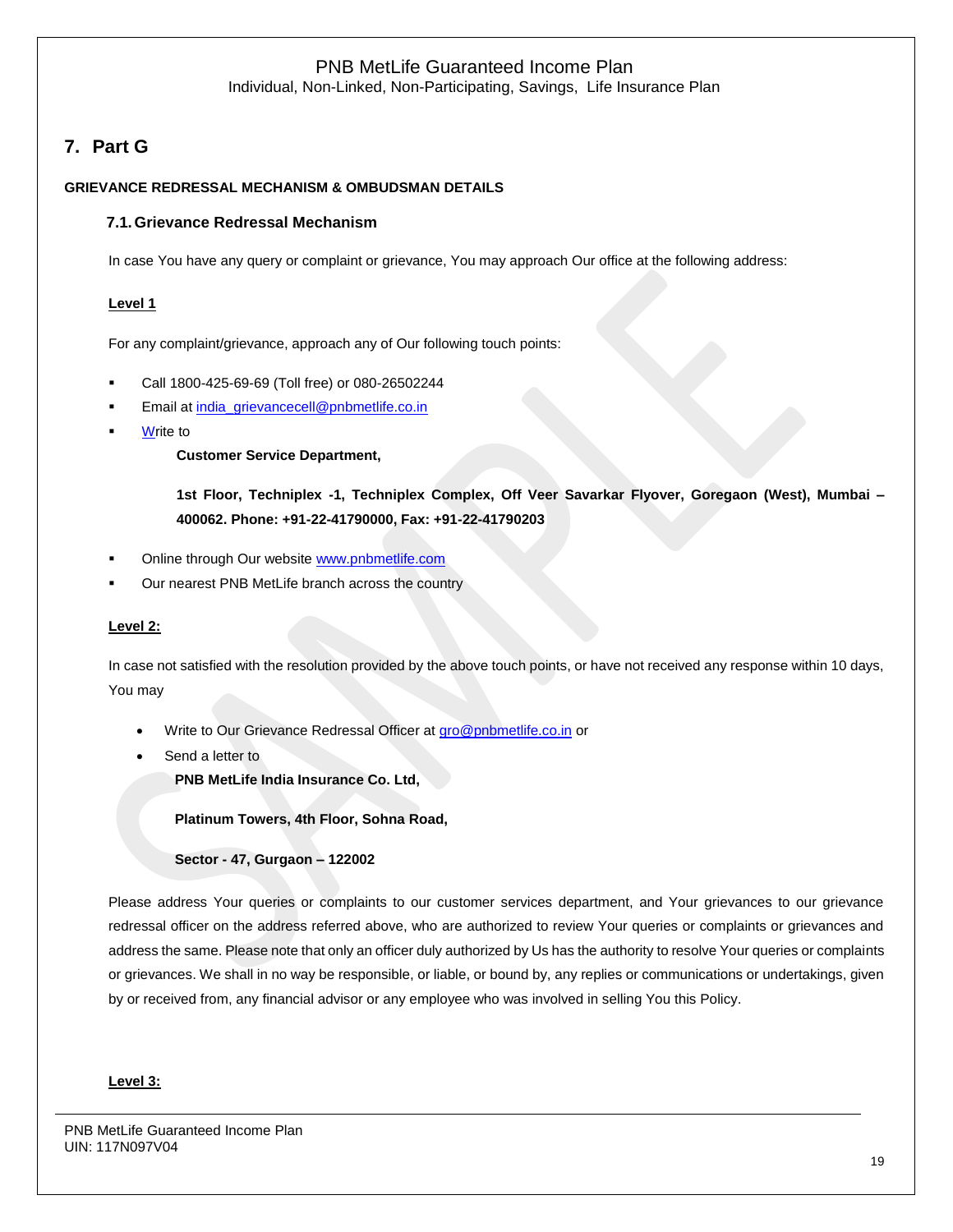Individual, Non-Linked, Non-Participating, Savings, Life Insurance Plan

If You are not satisfied with the response or do not receive a response from Us within fifteen (15) days, You may approach the IRDAI Grievance Cell Centre (IGCC) on the following contact details:

- Online : You can register Your complaint online at [http://www.igms.irda.gov.in](http://www.igms.irda.gov.in/)
- By Post: You can write or fax Your complaints to
	- **Consumer Affairs Department Insurance Regulatory and Development Authority of India Sy No. 115/1, Financial District, Nanakramguda, Gachibowli, Hyderabad – 500032, Telangana**
- By E-mail : E-mail ID[: complaints@irda.gov.in](mailto:complaints@irda.gov.in)
- By Phone: 1800 4254 732

In case You are not satisfied with the decision/resolution, You may approach the Insurance Ombudsman at the address in the list of Ombudsman below, if Your grievance pertains to:

- Insurance claim that has been rejected or dispute of a claim on legal construction of the Policy;
- Delay in settlement of claim;
- any partial or total repudiation of claims by Us;
- Dispute with regard to premium; or
- Misrepresentation of terms and conditions of the Policy;
- Policy servicing related grievances against Us or Our agent/intermediary;
- Issuance of Policy in non-conformity with the proposal form;
- Non-issuance of the Policy after receipt of premium;or
- Any other matter resulting from the violation of provisions of the Insurance Act, 1938 as amended from time to time or the Regulations, circulars, guidelines or instructions issued by the IRDA of India from time to time or the terms and conditions of the Policy, in so far as they relate to issues mentioned above.
- 1) The complaint should be made in writing duly signed by You, Nominee, Assignee or by Your legal heirs with full name, address and contact information of the complainant, the details of our branch or office against whom the complaint is made, the facts giving rise to the complaint, supported by documents, the nature and extent of the loss caused to the complainant and the relief sought from the Insurance Ombudsman. Per Rule 14(3) of the Insurance Ombudsman Rules, 2017 (Rules), a complaint to the Insurance Ombudsman can be made if the complainant makes a written representation to the Insurer and either the Insurer rejected the complaint or the complainant did not receive any reply within one month after the Insurer received the complaint, or the complainant is not satisfied with the reply given to him by the Insurer. Further, such a complaint to the Insurance Ombudsman can be made and filed, within one year
	- after the order of the Insurer rejecting the representation is received; or
	- after receipt of decision of the Insurer which is not to the satisfaction of the complainant;
	- after expiry of a period of one month from the date of sending the written representation to the Insurer if the Insurer fails to furnish reply to the complainant.
- 2) The Insurance Ombudsman shall be empowered to condone the delay in such cases as he may consider necessary, after calling for objections of the Insurer against the proposed condonation and after recording reasons for condoning the delay and in case the delay is condoned, the date of condonation of delay shall be deemed to be the date of filing of the complaint, for further proceedings under these Rules.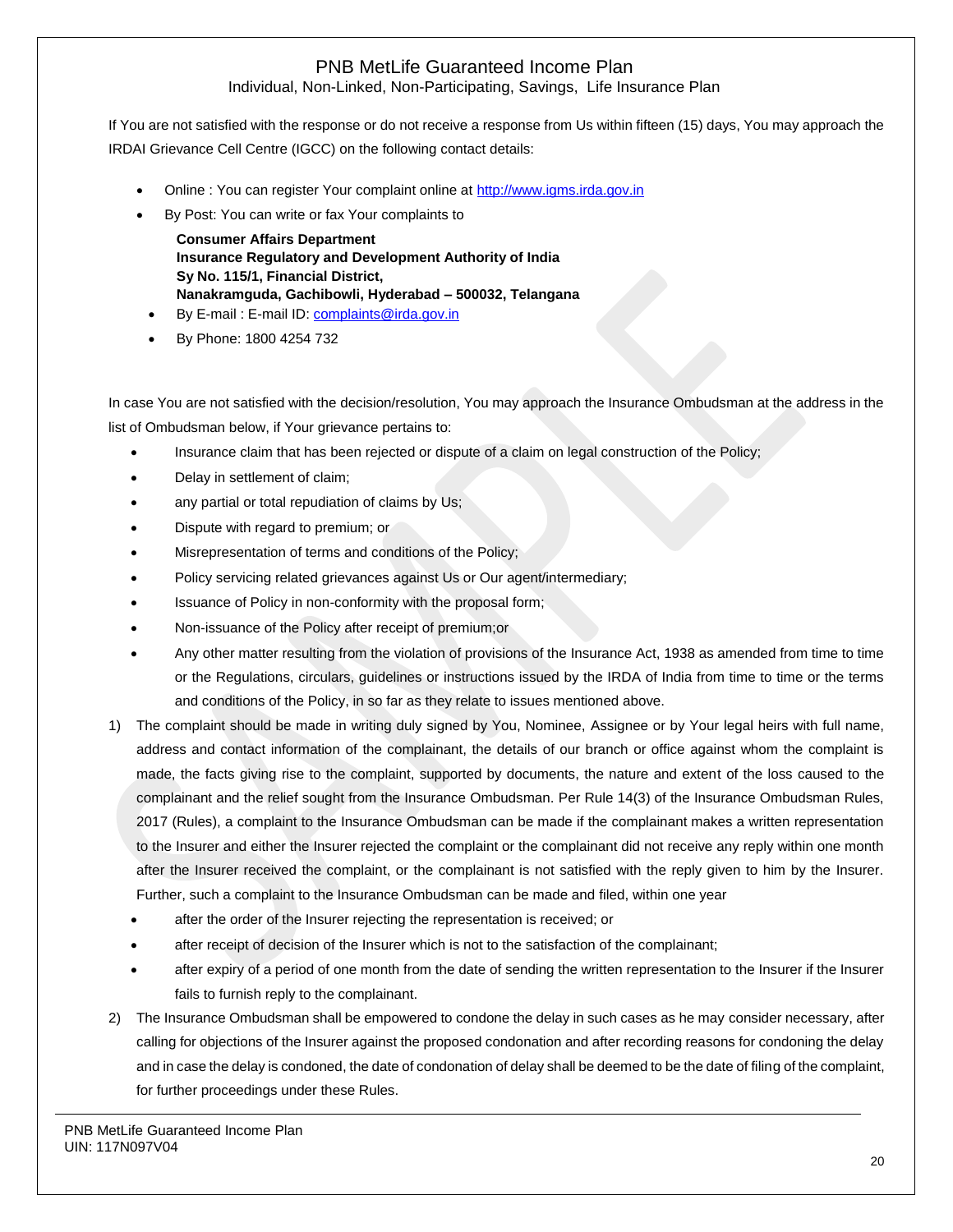Individual, Non-Linked, Non-Participating, Savings, Life Insurance Plan

3) No complaint before the Insurance Ombudsman shall be maintainable on the same subject matter on which proceedings are pending before or disposed of by any court or consumer forum or arbitrator.

### **7.2.List of Insurance Ombudsman**

| <b>CONTACT</b><br><b>LOCATION</b> | <b>CONTACT DETAILS</b>                                                                                                                                                                                                       | <b>JURISDICTION</b>                                                                                                            |
|-----------------------------------|------------------------------------------------------------------------------------------------------------------------------------------------------------------------------------------------------------------------------|--------------------------------------------------------------------------------------------------------------------------------|
| <b>AHMEDABAD</b>                  | Jeevan Prakash Building, 6th floor,<br>Tilak Marg, Relief Road,<br>Ahmedabad - 380 001.<br>Tel.:- 079-25501201/02/05/06.<br>Email:- bimalokpal.ahmedabad@ecoi.co.in                                                          | State of Gujarat, Union Territories of Dadra &<br>Nagar Haveli and Daman and Diu.                                              |
| <b>BENGALURU</b>                  | 19/19, Jeevan Soudha Building, PID No. 57-27-N-19<br>Ground Floor<br>24th Main, J.P. Nagar First Phase,<br>Bengaluru-560 078<br>Tel.: 080 - 26652049/26652048<br>Email: bimalokpal.bengaluru@ecoi.co.in                      | State of Karnataka.                                                                                                            |
| <b>BHOPAL</b>                     | Janak Vihar Complex, 2nd Floor, 6, Malviya Nagar, Opp.<br>Airtel, Near New Market, Bhopal - 462 003.<br>Tel.:- 0755-2769201/202. Fax:- 0755-2769203<br>Email: - bimalokpal.bhopal@ecoi.co.in                                 | States of Madhya Pradesh and Chhattisgarh.                                                                                     |
| <b>BHUBANESHWA</b><br>R           | 62, Forest park, Bhubneshwar - 751 009.<br>Tel.:- 0674-2596461/2596455. Fax:- 0674-2596429<br>Email: bimalokpal.bhubaneswar@ecoi.co.in                                                                                       | State of Orissa.                                                                                                               |
| <b>CHANDIGARH</b>                 | S.C.O. No. 101-103, 2nd Floor,<br>Batra Building, Sector 17 - D, Chandigarh - 160 017.<br>Tel.:- 0172-2706196, 2706468. Fax:- 0172-2708274<br>Email:-bimalokpal.chandigarh@ecoi.co.in                                        | Himachal<br>States of Punjab,<br>Haryana,<br>Pradesh, Jammu & Kashmir and Union<br>Territory of Chandigarh.                    |
| <b>CHENNAI</b>                    | Fatima Akhtar Court, 4th Floor, 453 (old 312), Anna Salai,<br>Teynampet, Chennai - 600 018.<br>Tel.:- 044-24333668/24335284. Fax:- 044-24333664<br>Email: bimalokpal.chennai@ecoi.co.in                                      | State of Tamil Nadu and Union Territory<br>Pondicherry Town and Karaikal (which is part<br>of Union Territory of Pondicherry). |
| <b>DELHI</b>                      | 2/2 A, Universal Insurance Building,<br>Asaf Ali Road, New Delhi - 110 002.<br>Tel.:- 011-23232481/23213504.<br>Email: bimalokpal.delhi@ecoi.co.in                                                                           | New Delhi.                                                                                                                     |
| <b>ERNAKULAM</b>                  | 2 <sup>nd</sup> Floor, Pulinat Building, Opp. Cochin Shipyard, M.G.<br>Road, Ernakulam, Kochi-682 015.<br>Tel.:- 0484 - 2358759 / 2359338. Fax:- 0484 - 2359336<br>Email:- bimalokpal.ernakulam@ecoi.co.in                   | State of Kerala and Union Territory of<br>(a) Lakshadweep<br>(b) Mahe - a part of Union Territory of<br>Pondicherry            |
| <b>GUWAHATI</b>                   | Jeevan Nivesh' Bldg., 5th Floor, Near. Pan bazar over<br>bridge, S.S. Road, Guwahati - 781001.<br>Tel.:- 0361-2632204 / 2602205.<br>Email:- bimalokpal.guwahati@ecoi.co.in                                                   | States of Assam, Meghalaya, Manipur,<br>Mizoram, Arunachal Pradesh, Nagaland and<br>Tripura.                                   |
| <b>HYDERABAD</b>                  | 6-2-46, 1st floor, "Moin Court", Lane Opp. Saleem<br>Function Palace, A. C. Guards, Lakdi-Ka-Pool,<br>Hyderabad - 500 004.<br>Tel.:- 040- 67504123 / 23312122. Fax:- 040-23376599<br>Email:- bimalokpal.hyderabad@ecoi.co.in | State of Andhra Pradesh, Telangana,<br>Union Territory of Yanam which is a part of<br>Territory of Pondicherry.                |
| <b>JAIPUR</b>                     | Jeevan Nidhi - Il Bldg., Gr. Floor, Bhawani Singh Road,<br>Jaipur - 302 005.<br>Tel.: 0141 -2740363<br>Email: - bimalokpal.jaipur@ecoi.co.in                                                                                 | State of Rajasthan.                                                                                                            |
| <b>KOLKATA</b>                    | Hindustan Bldg. Annexe, 4th Floor,<br>4, C.R. Avenue, KOLKATA - 700 072.<br>TEL: 033-22124339/22124340. Fax: 033-22124341<br>Email:- bimalokpal.kolkata@ecoi.co.in                                                           | States of West Bengal, Sikkim and Union<br>Territories of Andaman and Nicobar Islands.                                         |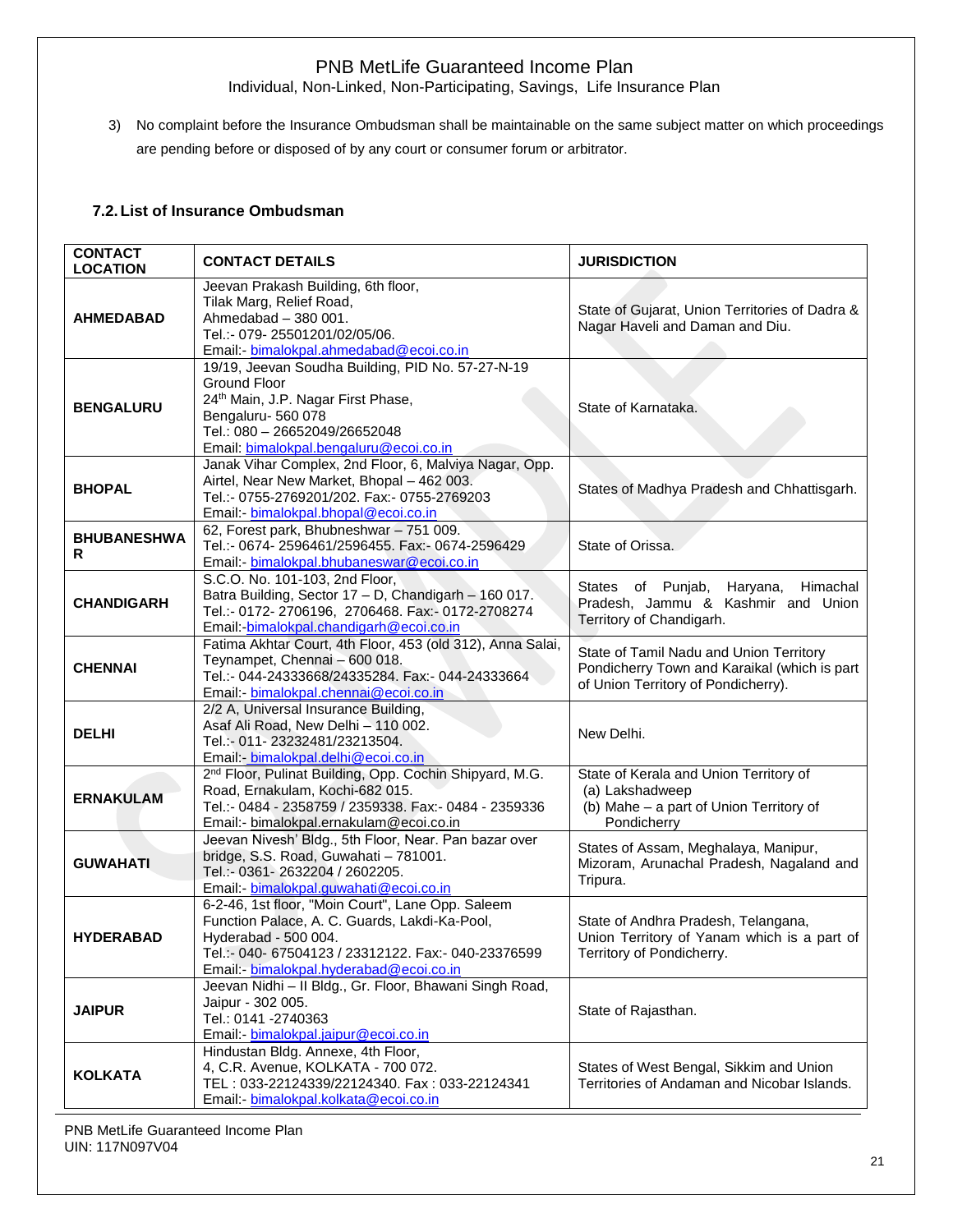### PNB MetLife Guaranteed Income Plan Individual, Non-Linked, Non-Participating, Savings, Life Insurance Plan

| <b>LUCKNOW</b> | 6th Floor, Jeevan Bhawan, Phase-II, Nawal Kishore<br>Road, Hazratganj, Lucknow-226 001.<br>Tel.:- 0522-2231330/1 Fax:- 0522-2231310<br>Email: bimalokpal.lucknow@ecoi.co.in | Districts of Uttar Pradesh: Laitpur, Jhansi,<br>Mahoba, Hamirpur, Banda,<br>Chitrakoot.<br>Allahabad,<br>Mirzapur,<br>Sonbhabdra, Fatehpur,<br>Pratapgarh,<br>Jaunpur, Varanasi, Gazipur, Jalaun, Kanpur,<br>Lucknow, Unnao, Sitapur, Lakhimpur,<br>Bahraich, Barabanki,<br>Raebareli, Sravasti,<br>Gonda, Faizabad,<br>Amethi, Kaushambi, Balrampur,<br>Basti,<br>Ambedkarnagar, Sultanpur, Maharajgang,<br>Santkabirnagar, Azamgarh,<br>Kushinagar,<br>Gorkhpur, Deoria, Mau, Ghazipur, Chandauli,<br>Ballia, Sidharathnagar. |
|----------------|-----------------------------------------------------------------------------------------------------------------------------------------------------------------------------|---------------------------------------------------------------------------------------------------------------------------------------------------------------------------------------------------------------------------------------------------------------------------------------------------------------------------------------------------------------------------------------------------------------------------------------------------------------------------------------------------------------------------------|
| <b>MUMBAI</b>  | 3rd Floor, Jeevan Seva Annexe, S. V. Road, Santacruz<br>(W), Mumbai - 400 054.<br>Tel.:- 022-26106552/6960. Fax:- 022-26106052<br>Email: - bimalokpal.mumbai@ecoi.co.in     | <b>States</b><br>οf<br>Goa.<br>Mumbai<br>Metropolitan<br>Region<br>excluding Navi Mumbai & Thane                                                                                                                                                                                                                                                                                                                                                                                                                                |
| <b>NOIDA</b>   | Bhagwan Sahai Palace, 4 <sup>th</sup> Floor, Main Road, Naya<br>Bans, Sector-15, G.B. Nagar, UP-201301<br>Tel.:- 0120-2514250/52/53<br>Email: bimalokpal.noida@ecoi.co.in   | State of Uttaranchal and the following Districts<br>of Uttar Pradesh: Agra, Aligarh, Bagpat,<br>Bareilly, Bijnor, Budaun, Bulandshehar, Etah,<br>Mainpuri,<br>Mathura,<br>Kanooj,<br>Meerut,<br>Moradabad, Muzaffarnagar, Oraiyya, Pilibhit,<br>Etawah.<br>Farrukhabad, Firozbad, Gautambodhanagar,<br>Ghaziabad, Hardoi, Shahjahanpur, Hapur,<br>Shamli,<br>Rampur,<br>Kashganj, Sambhal,<br>Hathras,<br>Kanshiramnagar,<br>Amroha.<br>Saharanpur.                                                                             |
| <b>PATNA</b>   | Kalpana Arcade Building, 1 <sup>st</sup> Floor, Bazar Samiti Road,<br>Bahadurpur, Patna-800 006<br>Tel.: 0612-2680952<br>Email: bimalokpal.patna@gbic.co.in                 | States of Bihar and Jharkand                                                                                                                                                                                                                                                                                                                                                                                                                                                                                                    |
| <b>PUNE</b>    | 3rd Floor, Jeevan Darshan Bldg., C.T.S. No.s. 195 to 198,<br>N.C. Kelkar Road, Narayan Peth, Pune - 411 030<br>Tel.: 020 - 41312555<br>Email: bimalokpal.pune@ecoi.co.in    | State of Maharashtra, Area of Navi Mumbai<br>and Thane excluding Mumbai Metropolitan<br>Region.                                                                                                                                                                                                                                                                                                                                                                                                                                 |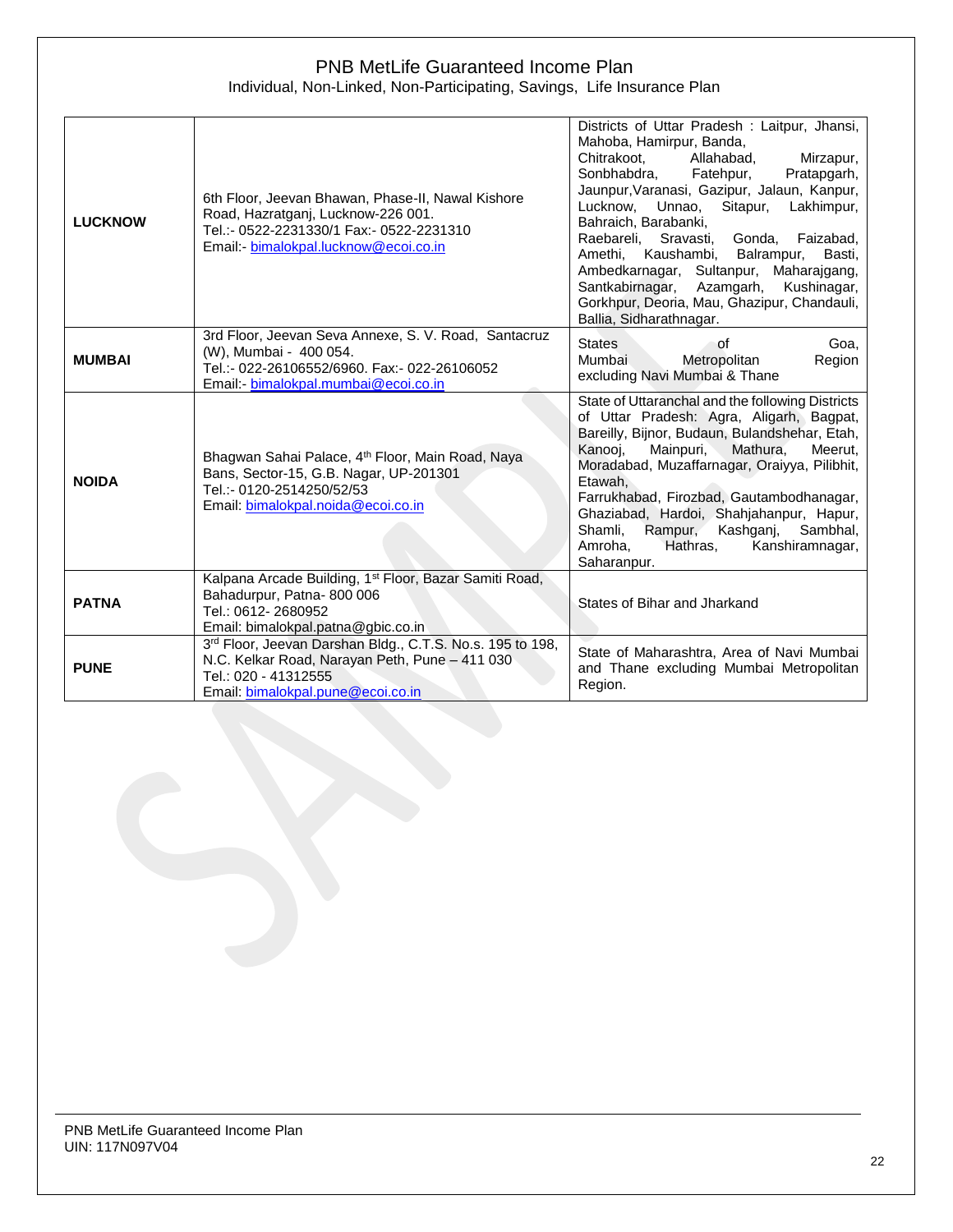Individual, Non-Linked, Non-Participating, Savings, Life Insurance Plan

# **Annexure A**

### **Section 39, Nomination by policyholder**

- 1. Nomination of a life insurance Policy is as below in accordance with Section 39 of the Insurance Act, 1938 as amended by Insurance Laws (Amendment) Ordinance dtd 26.12.2014. The extant provisions in this regard are as follows:
- 2. The policyholder of a life insurance on his own life may nominate a person or persons to whom money secured by the policy shall be paid in the event of his death.
- 3. Where the nominee is a minor, the policyholder may appoint any person to receive the money secured by the policy in the event of policyholder's death during the minority of the nominee. The manner of appointment is to be laid down by the company.
- 4. Nomination can be made at any time before the maturity of the policy.
- 5. Nomination may be incorporated in the text of the policy itself or may be endorsed on the policy communicated to the company and can be registered by the company in the records relating to the policy.
- 6. Nomination can be cancelled or changed at any time before policy matures, by an endorsement or a further endorsement or a will as the case may be.
- 7. A notice in writing of Change or Cancellation of nomination must be delivered to the company for the company to be liable to such nominee. Otherwise, company will not be liable if a bonafide payment is made to the person named in the text of the policy or in the registered records of the company.
- 8. Fee to be paid to the company for registering change or cancellation of a nomination can be specified by the Authority through Regulations.
- 9. On receipt of notice with fee, the company should grant a written acknowledgement to the policyholder of having registered a nomination or cancellation or change thereof.
- 10. A transfer or assignment made in accordance with Section 38 shall automatically cancel the nomination except in case of assignment to the company or other transferee or assignee for purpose of loan or against security or its reassignment after repayment. In such case, the nomination will not get cancelled to the extent of company's or transferee's or assignee's interest in the policy. The nomination will get revived on repayment of the loan.
- 11. The right of any creditor to be paid out of the proceeds of any policy of life insurance shall not be affected by the nomination.
- 12. In case of nomination by policyholder whose life is insured, if the nominees die before the policyholder, the proceeds are payable to policyholder or his heirs or legal representatives or holder of succession certificate.
- 13. In case nominee(s) survive the person whose life is insured, the amount secured by the policy shall be paid to such survivor(s).
- 14. Where the policyholder whose life is insured nominates his
	- parents or
	- spouse or
	- children or
	- spouse and children
	- or any of them

the nominees are beneficially entitled to the amount payable by the company to the policyholder unless it is proved that policyholder could not have conferred such beneficial title on the nominee having regard to the nature of his title.

If nominee(s) die after the policyholder but before his share of the amount secured under the policy is paid, the share of the expired nominee(s) shall be payable to the heirs or legal representative of the nominee or holder of succession certificate of such nominee(s).

- 15. The provisions of sub-section 7 and 8 (13 and 14 above) shall apply to all life insurance policies maturing for payment after the commencement of Insurance Laws (Amendment) Ordinance, 2014 (i.e 26.12.2014).
- 16. If policyholder dies after maturity but the proceeds and benefit of the policy has not been paid to him because of his death, his nominee(s) shall be entitled to the proceeds and benefit of the policy.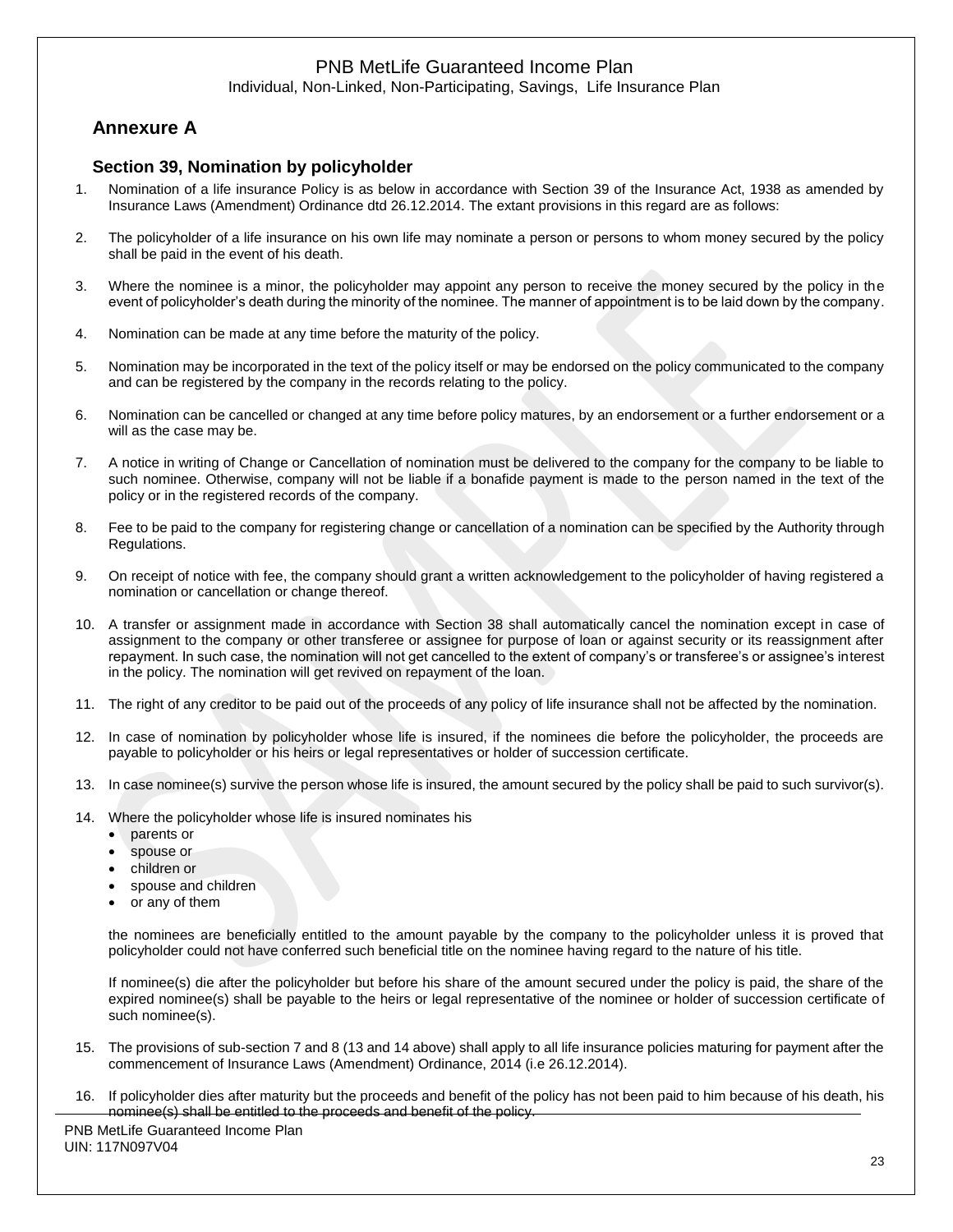#### Individual, Non-Linked, Non-Participating, Savings, Life Insurance Plan

17. The provisions of Section 39 are not applicable to any life insurance policy to which Section 6 of Married Women's Property Act, 1874 applies or has at any time applied except where before or after Insurance Laws (Ordinance) 2014, a nomination is made in favour of spouse or children or spouse and children whether or not on the face of the policy it is mentioned that it is made under Section 39. Where nomination is intended to be made to spouse or children or spouse and children under Section 6 of MWP Act, it should be specifically mentioned on the policy. In such a case only, the provisions of Section 39 will not apply.

[Disclaimer: This is not a comprehensive list of amendments of Insurance Act, 1938, as amended from time to time and only a simplified version prepared for general information. Policy Holders are advised to refer the Insurance Laws (Amendment) Act 2015 notified in the Official Gazette on 23rd March 2015 for complete and accurate details.]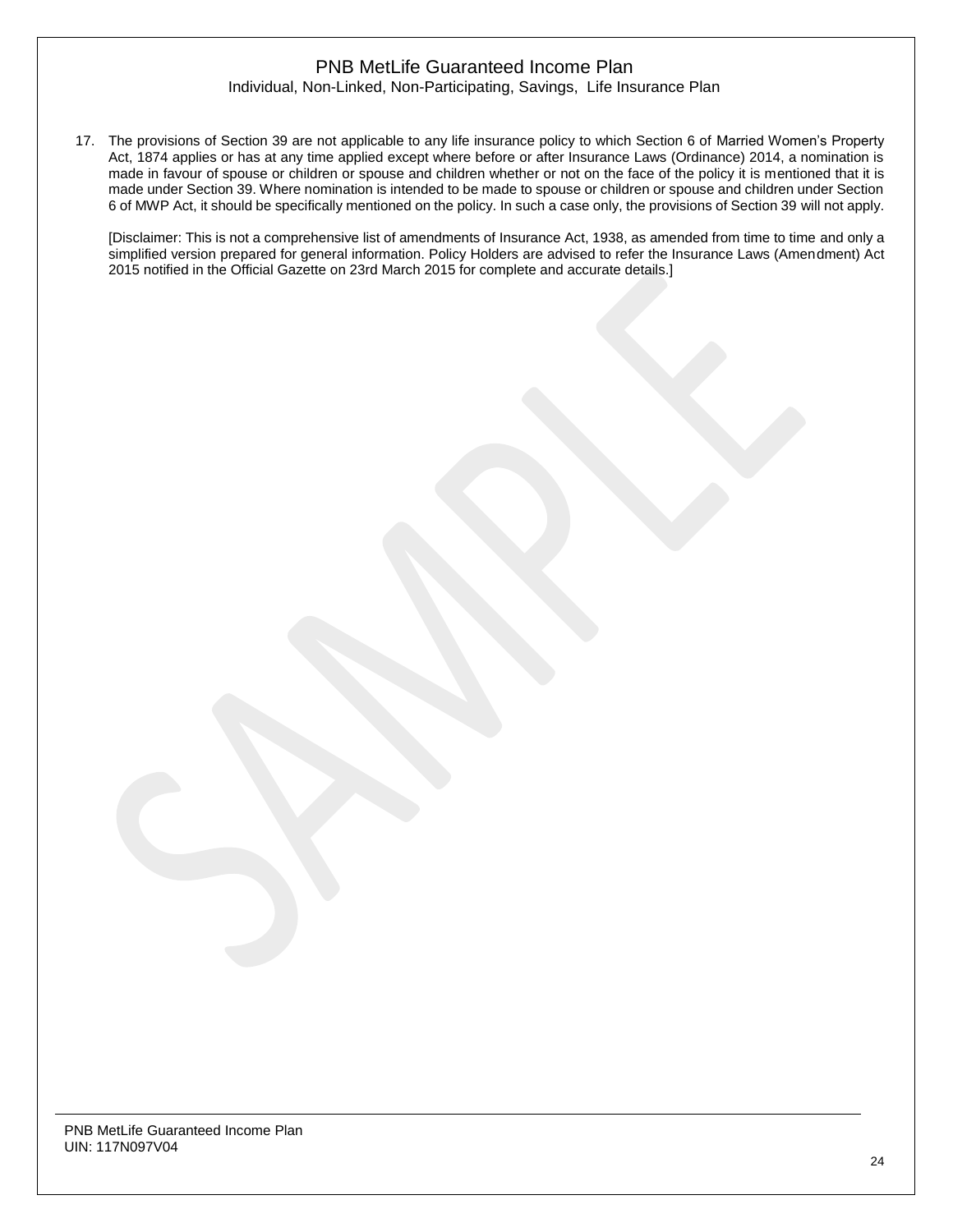Individual, Non-Linked, Non-Participating, Savings, Life Insurance Plan

# **Section 38, Assignment and Transfer of Insurance Policies**

- 1. Assignment or transfer of a policy should be in accordance with Section 38 of the Insurance Act, 1938 as amended by Insurance Laws (Amendment) Ordinance dated 26.12.2014. The extant provisions in this regard are as follows:
- 2. This policy may be transferred/assigned, wholly or in part, with or without consideration.
- 3. An Assignment may be effected in a policy by an endorsement upon the policy itself or by a separate instrument under notice to the Company.
- 4. The instrument of assignment should indicate the fact of transfer or assignment and the reasons for the assignment or transfer, antecedents of the assignee and terms on which assignment is made.
- 5. The assignment must be signed by the transferor or assignor or duly authorized agent and attested by at least one witness.
- 6. The transfer of assignment shall not be operative as against an company until a notice in writing of the transfer or assignment and either the said endorsement or instrument itself or copy there of certified to be correct by both transferor and transferee or their duly authorised agents have been delivered to the company.
- 7. Fee to be paid for assignment or transfer can be specified by the Authority through Regulations.
- 8. On receipt of notice with fee, the company should Grant a written acknowledgement of receipt of notice. Such notice shall be conclusive evidence against the company of duly receiving the notice.
- 9. If the company maintains one or more places of business, such notices shall be delivered only at the place where the policy is being serviced.
- 10. The company may accept or decline to act upon any transfer or assignment or endorsement, if it has sufficient reasons to believe that it is
	- not bonafide or
	- not in the interest of the policyholder or
	- not in public interest or
	- is for the purpose of trading of the insurance policy.
- 11. Before refusing to act upon endorsement, the Company should record the reasons in writing and communicate the same in writing to Policyholder within 30 days from the date of policyholder giving a notice of transfer or assignment
- 12. In case of refusal to act upon the endorsement by the Company, any person aggrieved by the refusal may prefer a claim to IRDAI within 30 days of receipt of the refusal letter from the Company.
- 13. The priority of claims of persons interested in an insurance policy would depend on the date on which the notices of assignment or transfer is delivered to the company; where there are more than one instruments of transfer or assignment, the priority will depend on dates of delivery of such notices. Any dispute in this regard as to priority should be referred to Authority.
- 14. Every assignment or transfer shall be deemed to be absolute assignment or transfer and the assignee or transferee shall be deemed to be absolute assignee or transferee, except
	- (a) where assignment or transfer is subject to terms and conditions of transfer or assignment OR
	- (b) where the transfer or assignment is made upon condition that
		- (i) the proceeds under the policy shall become payable to policyholder or nominee(s) in the event of assignee or transferee dying before the insured OR
		- (ii) the insured surviving the term of the policy

Such conditional assignee will not be entitled to obtain a loan on policy or surrender the policy. This provision will prevail notwithstanding any law or custom having force of law which is contrary to the above position.

- 15. In other cases, the company shall, subject to terms and conditions of assignment, recognize the transferee or assignee named in the notice as the absolute transferee or assignee and such person
	- shall be subject to all liabilities and equities to which the transferor or assignor was subject to at the date of transfer or assignment and
	- may institute any proceedings in relation to the policy
	- obtain loan under the policy or surrender the policy without obtaining the consent of the transferor or assignor or making him a party to the proceedings

PNB MetLife Guaranteed Income Plan UIN: 117N097V04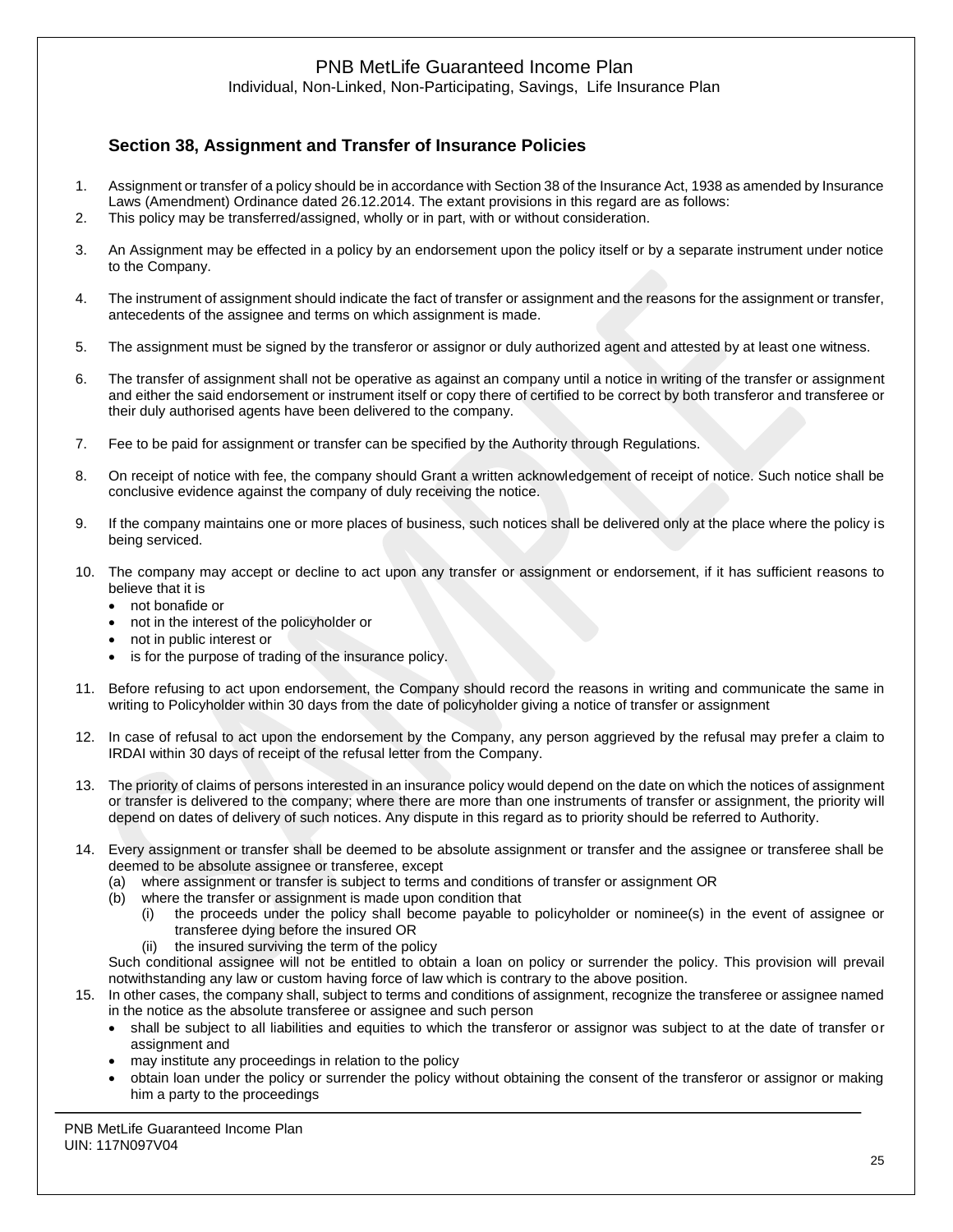Individual, Non-Linked, Non-Participating, Savings, Life Insurance Plan

Any rights and remedies of an assignee or transferee of a life insurance policy under an assignment or transfer effected before commencement of the Insurance Laws (Amendment) Ordinance, 2014 shall not be affected by this section. [Disclaimer: This is not a comprehensive list of amendments of Insurance Act, 1938, as amended from time to time and only a simplified version prepared for general information. Policy Holders are advised to refer the Insurance Laws (Amendment) Act 2015 notified in the Official Gazette on 23rd March 2015 for complete and accurate details.]